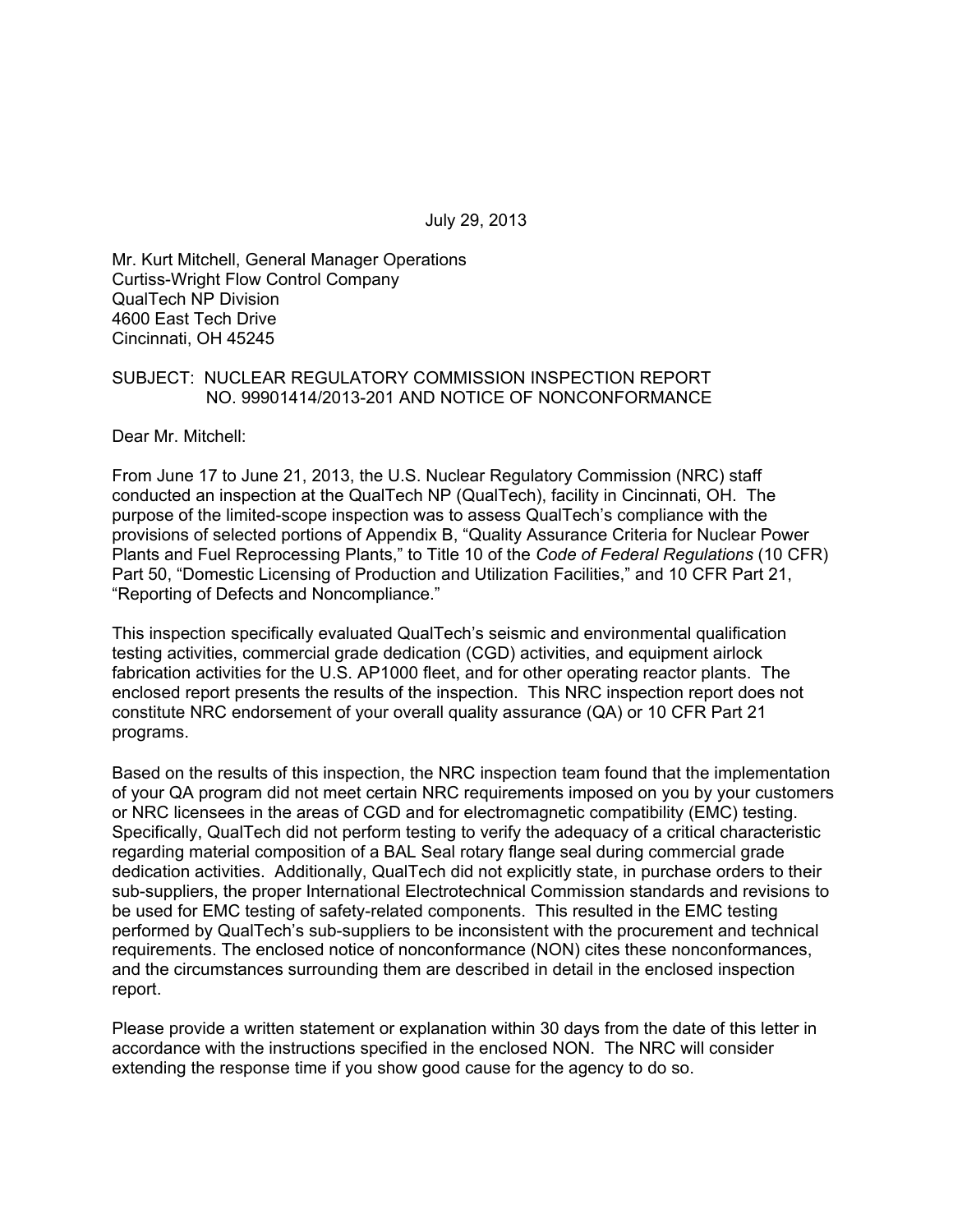#### K. Mitchell  $-2 -$

In accordance with 10 CFR 2.390, "Public Inspections, Exemptions, Requests for Withholding," of the NRC's "Rules of Practice," the NRC will make a copy of this letter, its enclosures, and your response available electronically for public inspection in the NRC's Public Document Room or through the NRC's document system, Agencywide Documents Access and Management System (ADAMS), which is accessible from the NRC Web site at

http://www.nrc.gov/reading-rm/adams.html. To the extent possible, your response should not include any personal privacy, proprietary, or Safeguards Information so that it can be made available to the public without redaction.

If personal privacy or proprietary information is necessary to provide an acceptable response, then please provide a bracketed copy of your response that identifies the information that should be protected and a redacted copy of your response that deletes such information. If you request that such material be withheld from public disclosure, you *must* specifically identify the portions of your response that you seek to have withheld and provide in detail the bases for your claim (e.g., explain why the disclosure of information will create an unwarranted invasion of personal privacy or provide the information required by 10 CFR 2.390(b) to support a request for withholding confidential commercial or financial information). If the inclusion of Safeguards Information is necessary to provide an acceptable response, please provide the level of protection described in 10 CFR 73.21, "Protection of Safeguards Information: Performance Requirements."

Sincerely,

#### */RA/*

Richard A. Rasmussen, Chief Electrical Vendor Branch Division of Construction Inspection and Operational Programs Office of New Reactors

Docket No.: 99901414

Enclosures:

- 1. Notice of Nonconformance
- 2. Inspection Report 99901414/2013-201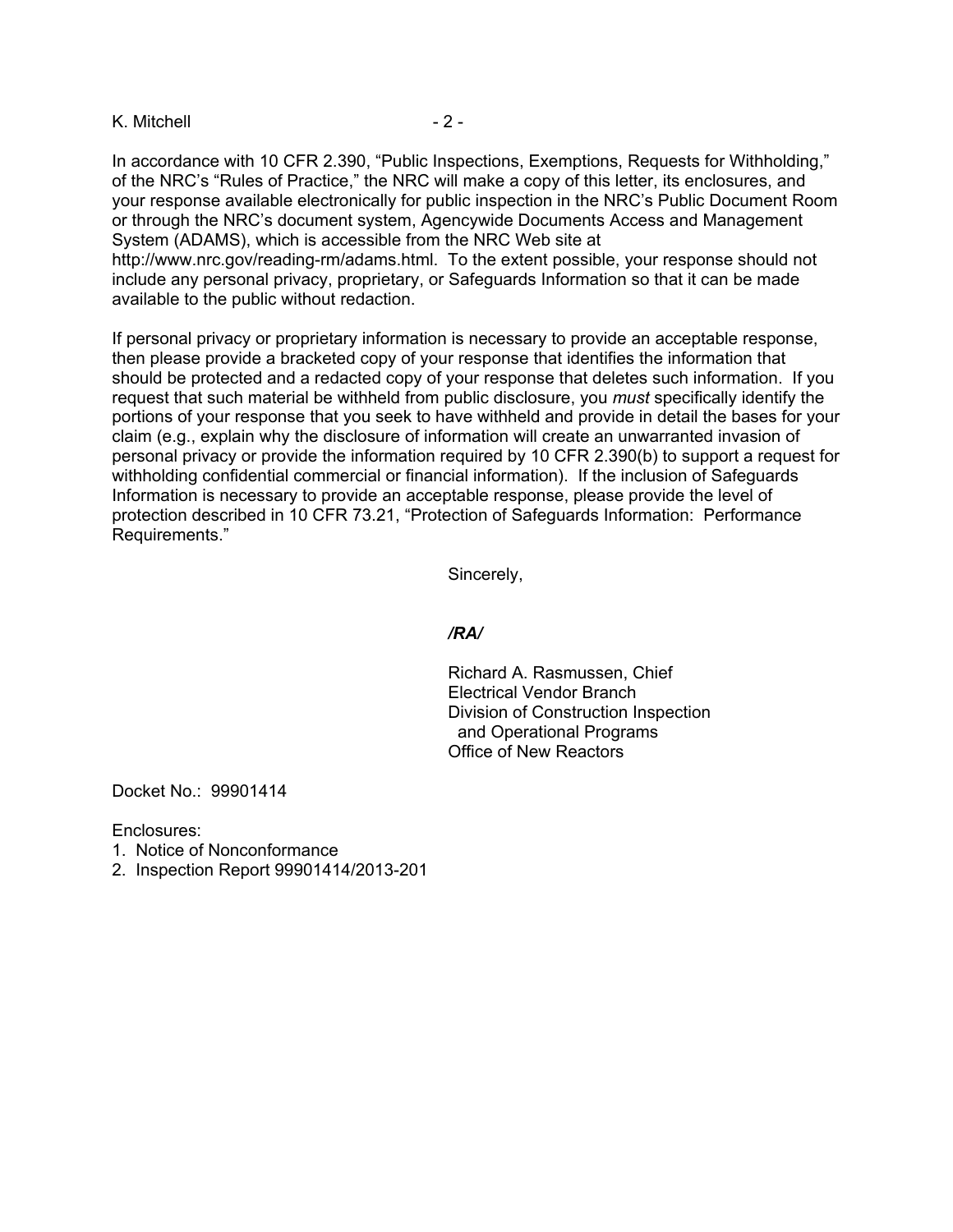#### K. Mitchell  $-2 -$

In accordance with 10 CFR 2.390, "Public Inspections, Exemptions, Requests for Withholding," of the NRC's "Rules of Practice," the NRC will make a copy of this letter, its enclosures, and your response available electronically for public inspection in the NRC's Public Document Room or through the NRC's document system, Agencywide Documents Access and Management System (ADAMS), which is accessible from the NRC Web site at

http://www.nrc.gov/reading-rm/adams.html. To the extent possible, your response should not include any personal privacy, proprietary, or Safeguards Information so that it can be made available to the public without redaction.

If personal privacy or proprietary information is necessary to provide an acceptable response, then please provide a bracketed copy of your response that identifies the information that should be protected and a redacted copy of your response that deletes such information. If you request that such material be withheld from public disclosure, you *must* specifically identify the portions of your response that you seek to have withheld and provide in detail the bases for your claim (e.g., explain why the disclosure of information will create an unwarranted invasion of personal privacy or provide the information required by 10 CFR 2.390(b) to support a request for withholding confidential commercial or financial information). If the inclusion of Safeguards Information is necessary to provide an acceptable response, please provide the level of protection described in 10 CFR 73.21, "Protection of Safeguards Information: Performance Requirements."

Sincerely,

#### */RA/*

Richard A. Rasmussen, Chief Electrical Vendor Branch Division of Construction Inspection and Operational Programs Office of New Reactors

Docket No.: 99901414

Enclosures:

- 1. Notice of Nonconformance
- 2. Inspection Report 99901414/2013-201

#### **DISTRIBUTION:**

ASakadales ERoach KKavanagh TFranchuk@QualTech.com

| <b>ADAMS ACCESSION No.: ML13200A373</b> |                  |               | *Concurred via email | <b>NRO-002</b> |
|-----------------------------------------|------------------|---------------|----------------------|----------------|
| <b>OFFICE</b>                           | NRO/DCIP/CEVB    | NRO/DCIP/CEVB | NRO/DCIP/CQAB        | <b>KINS</b>    |
| <b>NAME</b>                             | <b>GGalletti</b> | EHuang        | RPatel               | JLee*          |
| <b>DATE</b>                             | 07/18/2013       | 07/22/2013    | 07/19/2013           | 07/19/2013     |
| <b>OFFICE</b>                           | <b>KINS</b>      | NRO/DCIP/CAEB | NRO/DCIP/CEVB        |                |
| <b>NAME</b>                             | JKim*            | TFrve*        | RRasmussen           |                |
| <b>DATE</b>                             | 07/19/2013       | 07/19/2013    | 7/29/2013            |                |

# **OFFICIAL RECORD COPY**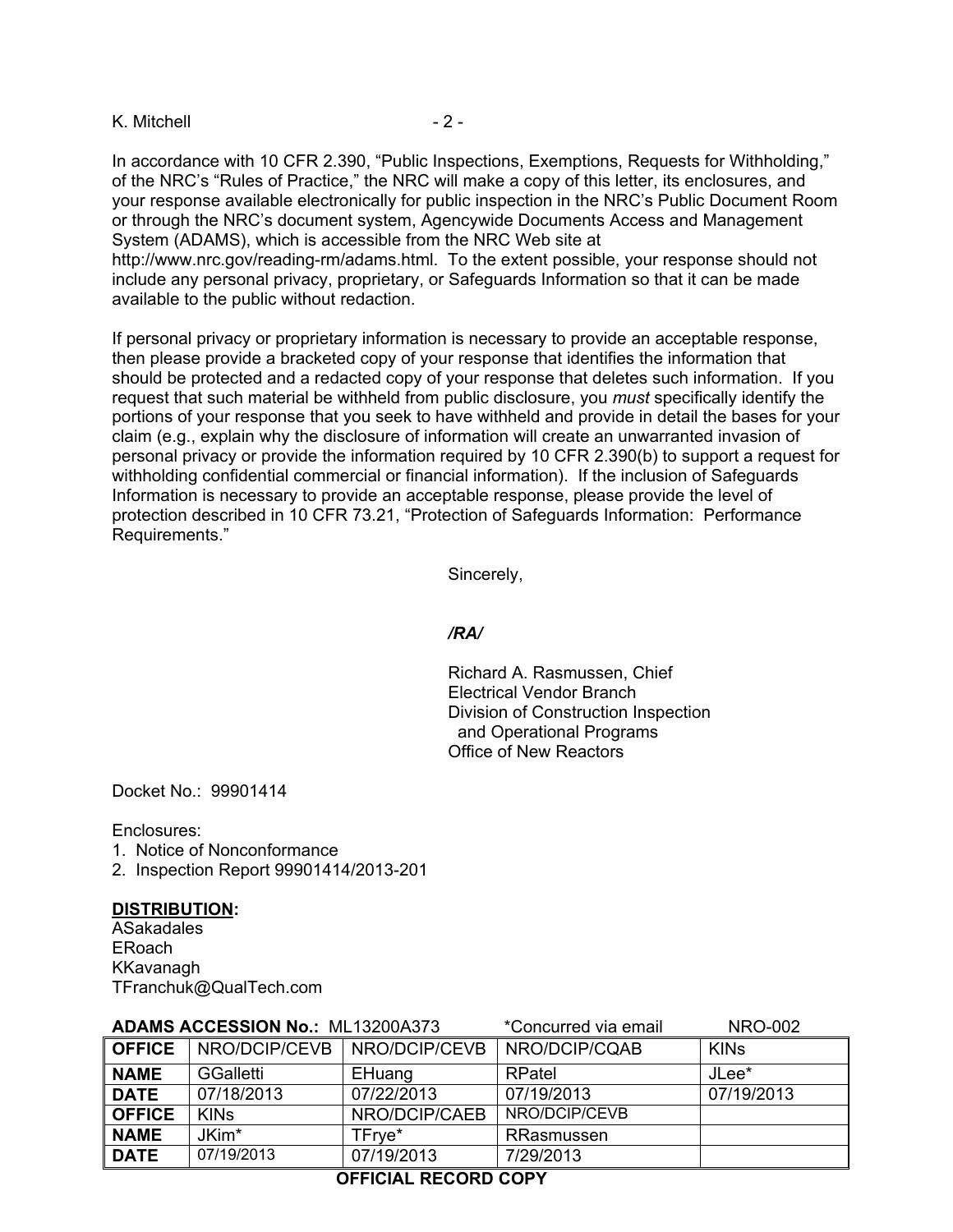### **NOTICE OF NONCONFORMANCE**

QualTech NP Docket No.: 99901414 Cincinnati, OH Inspection Report No.: 99901414/2013-201

Based on the results of a U.S. Nuclear Regulatory Commission (NRC) inspection conducted at the QuaTech NP, (QualTech) facility in Cincinnati, OH, on June 17–21, 2013, certain activities were not conducted in accordance with NRC requirements that NRC licensees contractually imposed on QualTech:

A. Criterion III, "Design Control," of Appendix B, "Quality Assurance Criteria for Nuclear Power Plants and Fuel Reprocessing Plants," to Title 10 of the *Code of Federal Regulations* (10 CFR) Part 50, "Domestic Licensing of Production and Utilization Facilities," states, in part, that "measures shall also be established for the selection and review for suitability of application of materials, parts, equipment, and processes that are essential to the safety-related functions of the structures, systems and components."

QualTech's Dedication Plan# CGI-039, "Dedication Plan for BAL Seals, Inc., Rotary Flange Seals, Used In CB&I Airlocks," Revision 3, dated December 14, 2012, states, in part, that a critical characteristic shall be verified internally via Nitric Acid spot test to assure the rotary flange material is 300 stainless steel series and document the results in the inspection data sheet.

Contrary to the above, as of June 21, 2013, QualTech failed to perform a review for suitability of application of materials, parts, equipment and processes that are essential to the safety-related function of the structures, systems, and components as part of commercial grade dedication (CGD) of a BAL Seal rotary flange seal part number 0000045942. Specifically, QualTech did not perform a Nitric Acid spot test to assure the rotary flange material is 300 stainless steel series and document the results in the inspection data sheet as required by the CGD plan for the BAL Seal rotary flange seal.

This issue has been identified as Nonconformance 99901414/2013-201-01.

B. Criterion III, "Design Control," of Appendix B to 10 CFR Part 50 states, in part, "Measures shall be established to assure that applicable regulatory requirements and the design basis, as defined in § 50.2 and as specified in the license application, for those structures, systems, and components to which this appendix applies are correctly translated into specifications, drawings, procedures, and instructions."

QualTech's quality assurance (QA) manual, section 3.0, "Design control", step 3.2.1, states in part that, "when a client's procurement document is received, the document shall be processed to ensure that contract requirements and customer expectations are satisfied and contract requirements are correctly translated into drawings, specifications, instructions, and project documents."

Contrary to the above, as of June 21, 2013, QualTech did not properly translate contract requirements into procurement specifications and test procedures associated with the testing of certain safety-related components. Specifically, QualTech's test procedures that were included with QualTech's purchase orders (POs) to Green Mountain Electromagnetics (GME), did not explicitly state the proper International Electrotechnical Commission (IEC) standards and revisions to be used for electromagnetic compatibility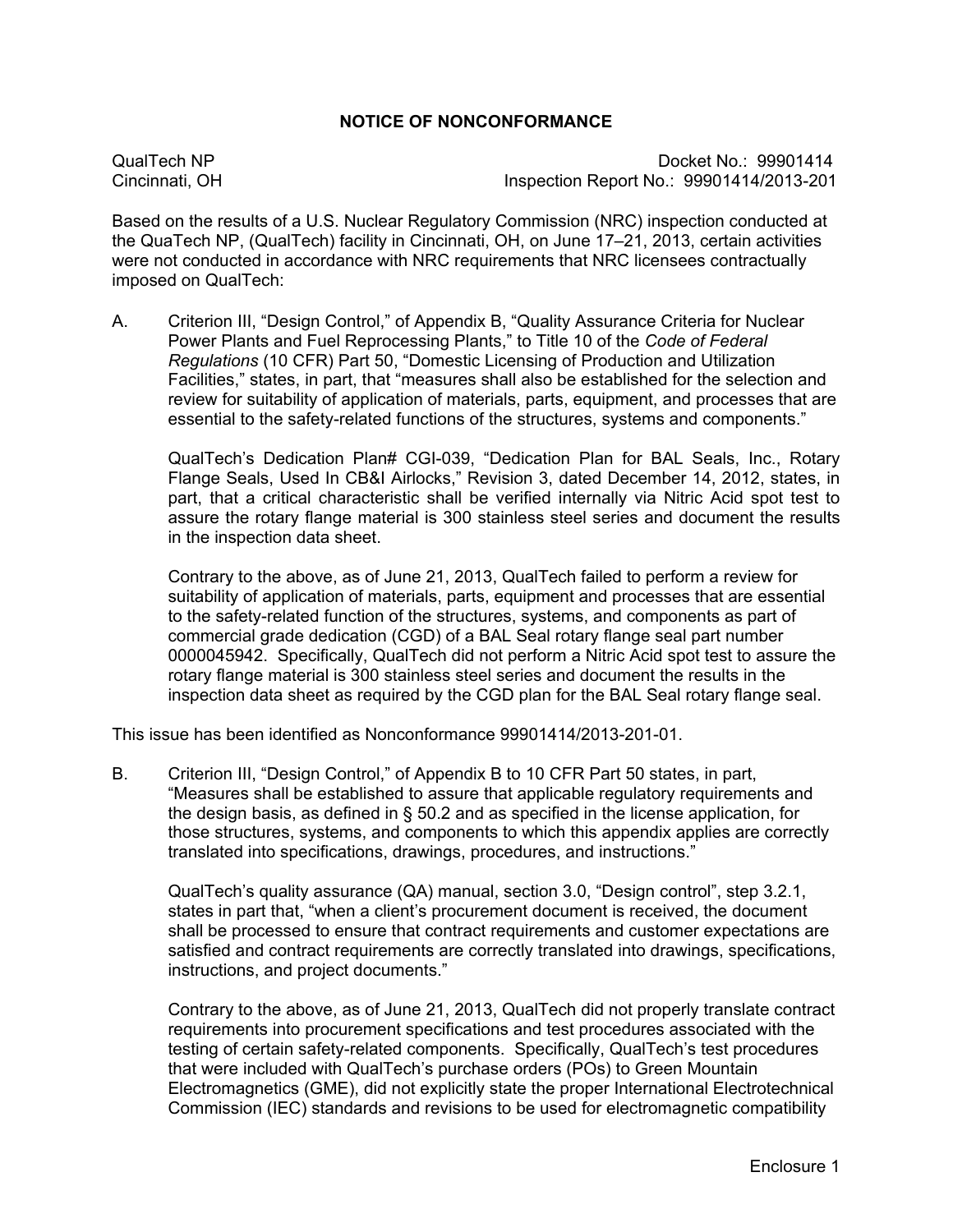(EMC) testing of safety-related components. As a result, testing did not conform to the requirements of either Regulatory Guide (RG) 1.180 or the Electric Power Research Institute EPRI TR-102323 as required by the POs to QualTech.

This issue has been identified as Nonconformance 99901414/2013-201-02

Please provide a written statement or explanation to the U.S. Nuclear Regulatory Commission, ATTN: Document Control Desk, Washington, DC 20555-0001, with a copy to the Chief, Construction Electrical Vendor Branch, Division of Construction Inspection and Operational Programs, Office of New Reactors, within 30 days of the date of the letter transmitting this notice of nonconformance. This reply should be clearly marked as a "Reply to a Notice of Nonconformance" and should include for each noncompliance: (1) the reason for the noncompliance, or if contested, the basis for disputing the noncompliance, (2) the corrective steps that have been taken and the results achieved, (3) the corrective steps that will be taken to avoid noncompliance, and (4) the date when the corrective action will be completed. Where good cause is shown, the NRC will consider extending the response time.

Because your response will be made available electronically for public inspection in the NRC's Public Document Room or through the NRC's Agencywide Documents Access and Management System, which is accessible from the NRC Web site at http://www.nrc.gov/reading-rm/adams.html, to the extent possible, it should not include any personal privacy, proprietary, or Safeguards Information so that it can be made available to the public without redaction. If personal privacy or proprietary information is necessary to provide an acceptable response, then please provide a bracketed copy of your response that identifies the information that should be protected and a redacted copy of your response that deletes such information. If you request that such material be withheld, you must specifically identify the portions of your response that you seek to have withheld and provide in detail the bases for your claim of withholding (e.g., explain why the disclosure of information will create an unwarranted invasion of personal privacy or provide the information required by 10 CFR 2.390(b) to support a request for withholding confidential commercial or financial information). If Safeguards Information is necessary to provide an acceptable response, please provide the level of protection described in 10 CFR 73.21, "Protection of Safeguards Information: Performance Requirements."

Dated this the 29th day of July 2013.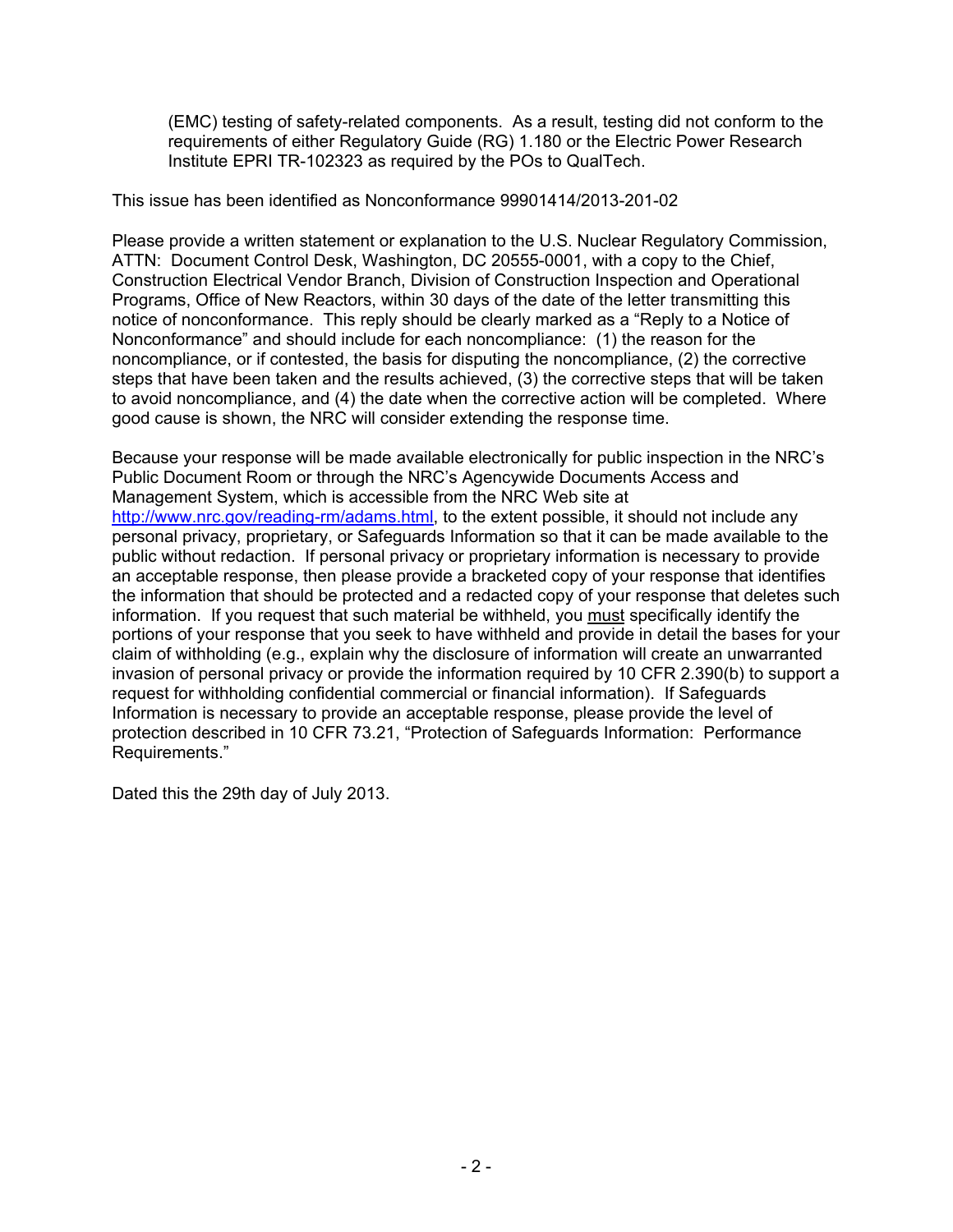#### **U.S. NUCLEAR REGULATORY COMMISSION OFFICE OF NEW REACTORS DIVISION OF CONSTRUCTION INSPECTION AND OPERATIONAL PROGRAMS VENDOR INSPECTION REPORT**

| Docket No.:                    | 99901414                                                                                                                                                                                                                                                                       |
|--------------------------------|--------------------------------------------------------------------------------------------------------------------------------------------------------------------------------------------------------------------------------------------------------------------------------|
| Report No.:                    | 99901414/2013-201                                                                                                                                                                                                                                                              |
| Vendor:                        | <b>Curtiss-Wright Flow Control Company</b><br><b>QualTech NP Division</b><br>4600 East Tech Drive<br>Cincinnati, OH 45245                                                                                                                                                      |
| Vendor Contact:                | Mr. Timothy Franchuk, Quality Director<br>tfranchuk@curtisswright.com                                                                                                                                                                                                          |
| Background:                    | QualTech NP (formerly Trentec and Scientech's EGS Division),<br>located at 4600 East Tech Drive, Cincinnati, Oh 45245 is a<br>provider of Environmental Qualification (EQ), Seismic Testing and<br>Commercial Grade Dedication (CGD) service to the nuclear power<br>industry. |
| <b>Inspection Dates:</b>       | June 17-21, 2013                                                                                                                                                                                                                                                               |
| <b>Inspection Team Leader:</b> | Greg Galletti, NRO/DCIP/CEVB                                                                                                                                                                                                                                                   |
| Inspectors:                    | Raju Patel, NRO/DCIP/CQVB<br>Eugene Huang, NRO/DCIP/CEVB<br>Jin-Sung Kim, KINS<br>Jae-do Lee, KINS                                                                                                                                                                             |
| Approved by:                   | Richard A. Rasmussen, Chief<br><b>Electrical Vendor Branch</b><br>Division of Construction Inspection and Operational Programs<br><b>Office of New Reactors</b>                                                                                                                |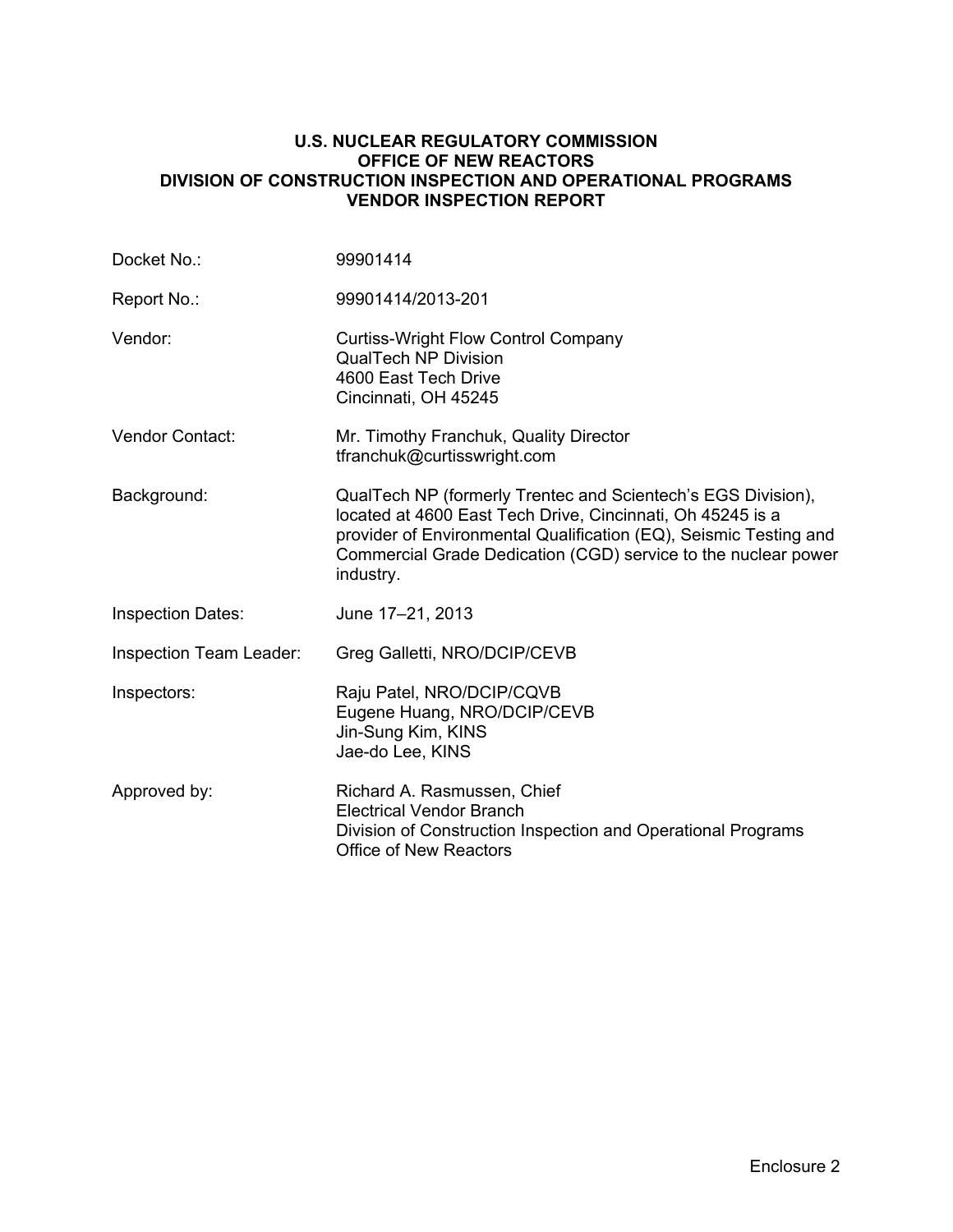# **EXECUTIVE SUMMARY**

QualTech NP Division 99901414/2013-201

The U.S. Nuclear Regulatory Commission (NRC) conducted this vendor inspection to verify aspects of the implementation by QualTech NP (QualTech), a division of Curtiss-Wright Company, of its quality assurance (QA) program as required by Appendix B, "Quality Assurance Criteria for Nuclear Power Plants and Fuel Reprocessing Plants," to Title 10 of the *Code of Federal Regulations* (10 CFR) Part 50, "Domestic Licensing of Production and Utilization Facilities."

This inspection specifically evaluated QualTech's design, production, and dedication of safety-related electrical and mechanical components. QualTech also performs environmental qualification (EQ), equipment qualification, seismic testing, repair and replacement of those systems. The inspectors reviewed the procurement, design, production, commercial grade dedication (CGD), and testing of the QualTech's relays, airlock seals, and other electrical and mechanical components. The NRC conducted this inspection at QualTech's facility in Cincinnati, OH.

The following regulations served as the bases for this NRC inspection:

- Appendix B to 10 CFR Part 50
- 10 CFR Part 21

The inspectors used Inspection Procedure (IP) 43002, "Routine Inspections of Nuclear Vendors," dated April 25, 2011, IP 43004, "Inspection of Commercial-Grade Dedication Programs," dated April 25, 2011.

The information below summarizes the results of this inspection.

#### Commercial Grade Dedication

The inspectors reviewed QualTech's implementing procedures governing the CGD program to verify compliance with the requirements of Criterion III, "Design Control," and Criterion VII, "Control of Purchased Material, Equipment, and Services," of Appendix B to 10 CFR Part 50.

Based on this review, the inspectors issued Nonconformance 99901414/2013-201-01 because QualTech did not verify a critical characteristic related to rotary flange material of a BAL Seal rotary flange seal to demonstrate that the component would be able to perform its safety function.

#### Design Control

The inspectors reviewed QualTech's implementing procedures governing design control program to verify compliance with the requirements of Criterion III, "Design Control," of Appendix B to 10 CFR Part 50.

Based on this review, the inspectors issued Nonconformance 99901414/2013-201-02, because QualTech did not explicitly state the proper International Electrotechnical Commission (IEC) standards and revisions to be used for electromagnetic compatibility (EMC) testing of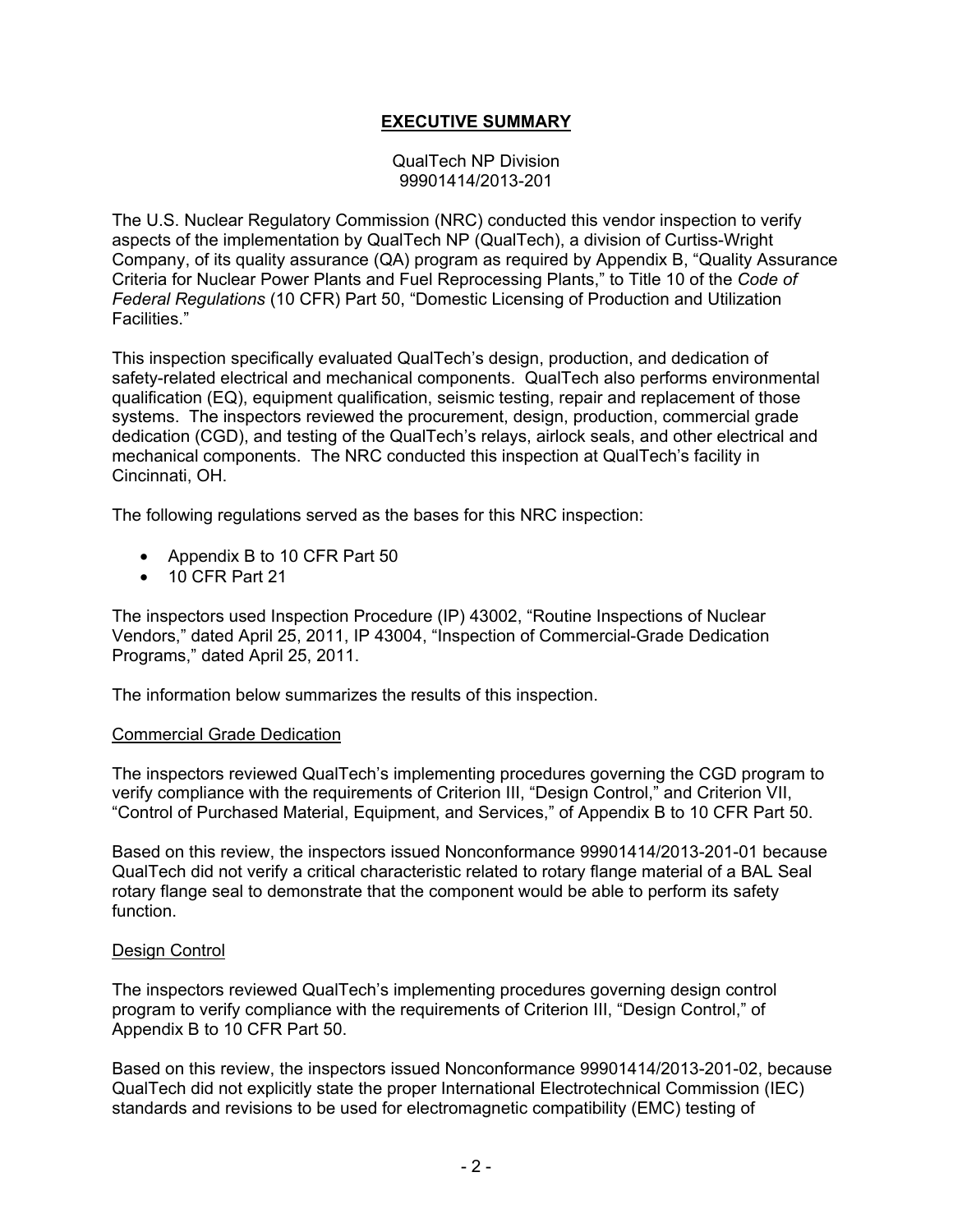safety-related components, and as a result, Green Mountain Electromagnetics (GME) did not perform EMC testing consistent with the procurement and technical requirements.

#### Procurement/Supplier Control

The inspectors determined that QualTech's procurement and oversight of contracted activities conformed to the requirements of Criterion IV, "Procurement Document Control," and Criterion VII, "Control of Purchased Material, Equipment, and Services," of Appendix B to 10 CFR Part 50. No findings of significance were identified.

#### Testing

The inspectors determined that QualTech's testing quality controls conformed to the requirements of Criterion XI, "Test Control" of Appendix B to 10 CFR Part 50. No findings of significance were identified.

#### Measuring and Test Equipment

The inspectors determined that QualTech has established a program that adequately controls calibration and use of measuring and test equipment (M&TE) in accordance with the regulatory requirements of Criterion XII, "Control of Measuring and Test Equipment," of Appendix B to 10 CFR Part 50. No findings of significance were identified.

#### Inspection

The inspectors concluded that QualTech has established a program that adequately controls inspection activities under the regulatory requirements of Criterion X, "Inspection," of Appendix B to 10 CFR Part 50. No findings of significance were identified.

### Nonconformances and Corrective Actions

The inspectors determined that the implementation of QualTech's programs for control of nonconforming material, parts, or components and corrective action were consistent with the regulatory requirements in Criterion XV, "Nonconforming Materials, Parts, or Components," and Criterion XVI, "Corrective Action," of Appendix B to 10 CFR Part 50. No findings of significance were identified.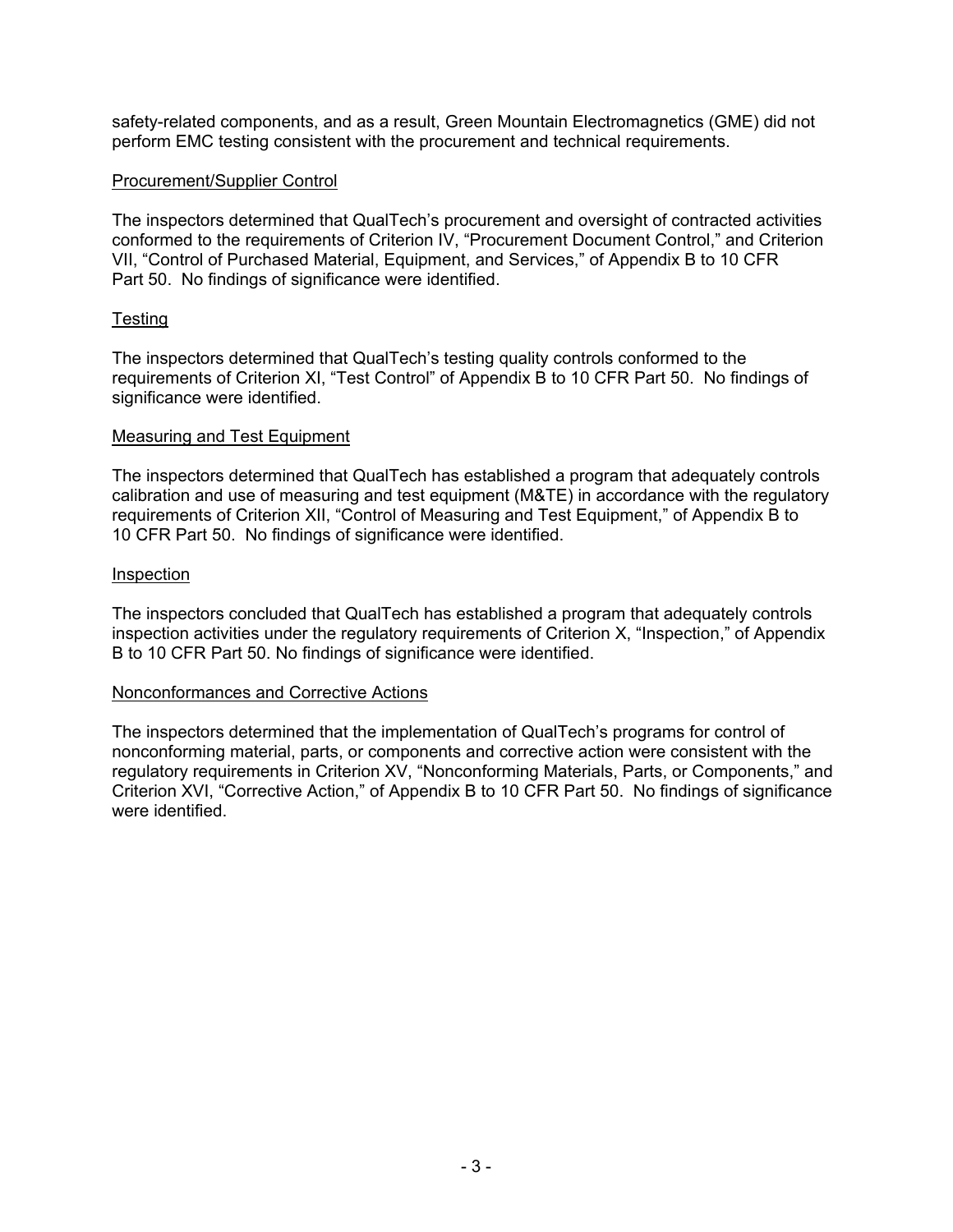# **REPORT DETAILS**

# **1. Commercial Grade Dedication**

#### a. Inspection Scope

The inspectors reviewed QualTech NP's (QualTech) implementing policy and procedures that govern the commercial grade dedication (CGD) process to ensure that those guidelines adequately described the process as required by 10 CFR Part 21. The inspectors reviewed a sample of CGD packages to determine if the process identified in QualTech's Quality Assurance Manual (QAM) Section 19.0, "Commercial Grade Items and Services," and quality assurance procedure (QAP) 8.06, "Dedication and Supply of Commercial Grade Items" Revision 3, dated March 27, 2013, for dedicating its electrical and mechanical components was being adequately implemented. The inspectors also observed the CGD dedication of two fuses and a relay by QualTech staff. The inspectors discussed the dedication process with QualTech management and technical staff associated with performance of the CGD process.

#### b. Observations and Findings

#### b.1 Review of Completed dedication packages:

The inspectors identified that a critical characteristic related to the material composition of a rotary flange seal was not performed and documented (i.e., QualTech Dedication File Number CJ236801, "BAL Seal rotary flange seal, P/N PP-R1006MB-319-FP-X48, for personnel airlock shaft seal, BAL Seal with 302 stainless steel spring materials, lot No. 2508053,"). QualTech dedication plan No. CGI-039 required that the rotary flange seal material be tested via Nitric Acid spot test to verify it conforms to 300 stainless steel series material acceptance criteria. The inspectors determined that without physically verifying the critical characteristics for material, QualTech was unable to demonstrate that the BAL Seal rotary flange seal was capable of performing its safety function when subjected to chemical attack damage as documented in the technical evaluation of the dedication plan. The technical evaluation in the dedication plan documented the BAL Seal rotary flange seal as providing an "essentially," leak-tight barrier for penetrating shafts at the containment boundary areas in an airlock when subjected to design basis event conditions that include hardening or cracking due to heat, radiation, or chemical attack.

This issue has been identified as Nonconformance 99901414/2013-201-01.

### b.2 Witness of CGD Activities

The inspectors witnessed CGD activities for dedication of NON-6, 250 VAC, 6A, Bussman fuse as QualTech Tag# CJ292302, and NON-30, 250 VAC, 30A, Bussman fuse under QualTech Tag# CJ292301, and Joslyn Clark P/N 4U4-2 Relays, under QualTech Tag# CJ290801. The inspectors verified that the QualTech test technician performed visual and functional testing of the components using calibrated test equipment in accordance with the written dedication plans. The inspectors confirmed that the dedication activities observed were adequately documented as part of the design and configuration verification test results.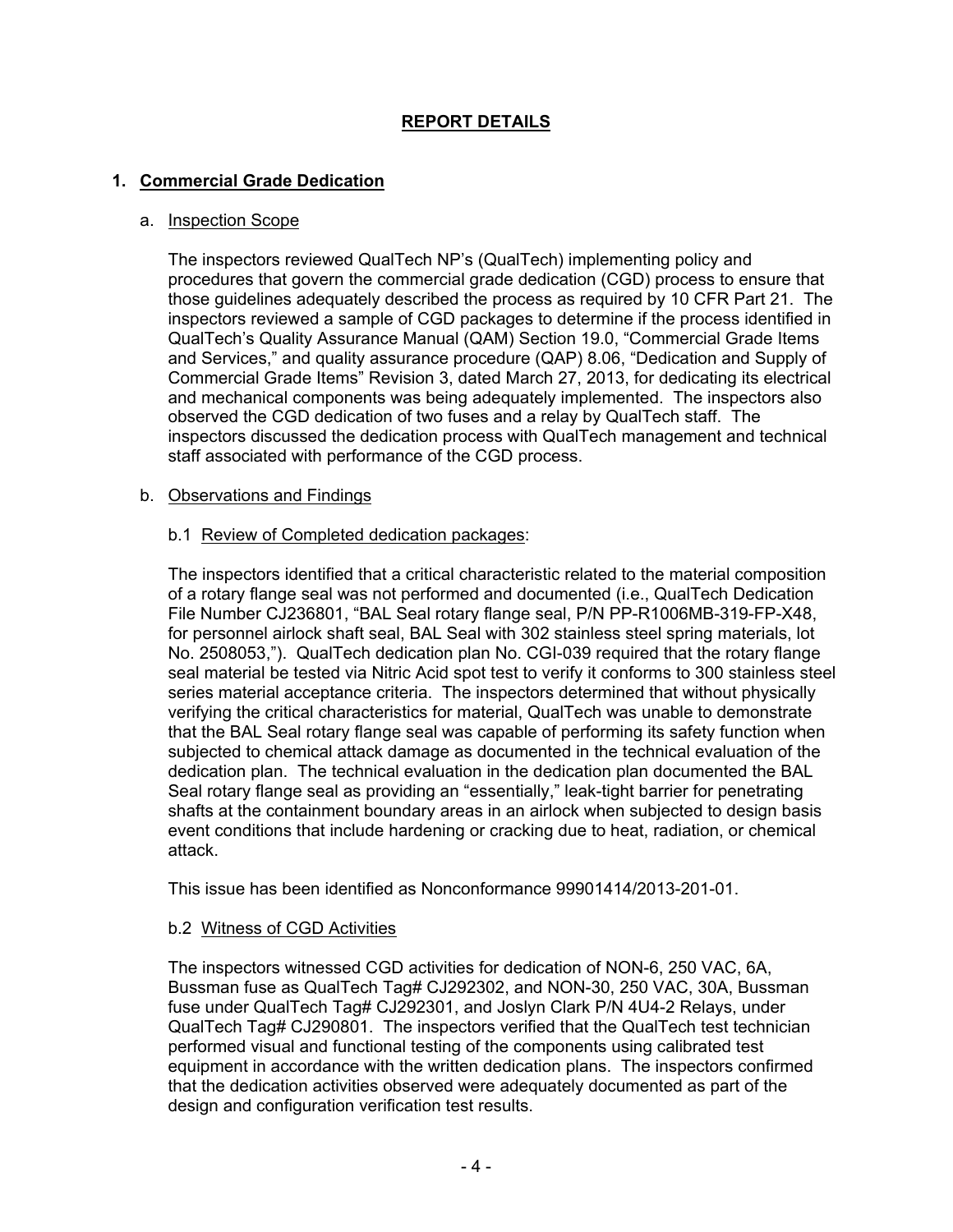#### c. Conclusions

The inspectors reviewed QualTech's policies and implementing procedures that govern the CGD program to verify compliance with the requirements of Criterion III, "Design Control," and Criterion VII, "Control of Purchased Material, Equipment, and Services," of Appendix B to 10 CFR Part 50.

Based on this review, the inspectors issued Nonconformance 99901414/2013-201-01 for QualTech's failure to adequately verify a critical characteristic related to a BAL Seal rotary flange seal material which demonstrated that the components would be capable of performing their safety function.

#### **2. Design Control**

#### a. Inspection Scope

The inspectors reviewed QualTech's policies and implementing procedures that govern the design control program to verify compliance with the regulatory requirements in Criterion III, "Design Control," of Appendix B, "Quality Assurance Program Criteria for Nuclear Power Plants and Fuel Reprocessing Plants," to 10 CFR Part 50, "Domestic Licensing of Production and Utilization Facilities."

The inspectors also reviewed a sample of procurement and system design specification documents, seismic and environmental qualification (EQ) reports, CGI dedication packages, and associated QualTech's purchase orders (POs). In addition, the team reviewed QualTech's test reports and software control procedures to verify that the vendor was maintaining adequate design control with respect to the results from the seismic qualification testing related to mechanical components (cooling fan, solenoid/relief valve and actuator, cabinet lock door handle/center latch) and electrical components (MCCB, Current transducer) as well as electromagnetic compatibility (EMC) testing activities.

The inspectors also discussed the design control program with QualTech's management and technical staff. The attachment to this inspection report lists the documents reviewed by the inspectors.

#### b. Observations and Findings

### b.1 Seismic Qualification and Testing

The inspectors evaluated the adequacy of design Inputs for a sample of seismic qualifications performed by QualTech. The inspectors verified that samples of seismic qualification input data were clearly identified, traceable to technical requirements and specifications, and adequately documented. The inspectors verified that all design inputs for the samples evaluated had been reviewed and approved by the responsible design organization.

The inspectors evaluated a sample of seismic qualification reports and verified those reports adequately addressed design input information as well as test results clearly and was consistent with the guidance established in the Institute of Electrical and Electronic Engineers (IEEE) – 344 standard. Additionally, the inspectors reviewed a sample of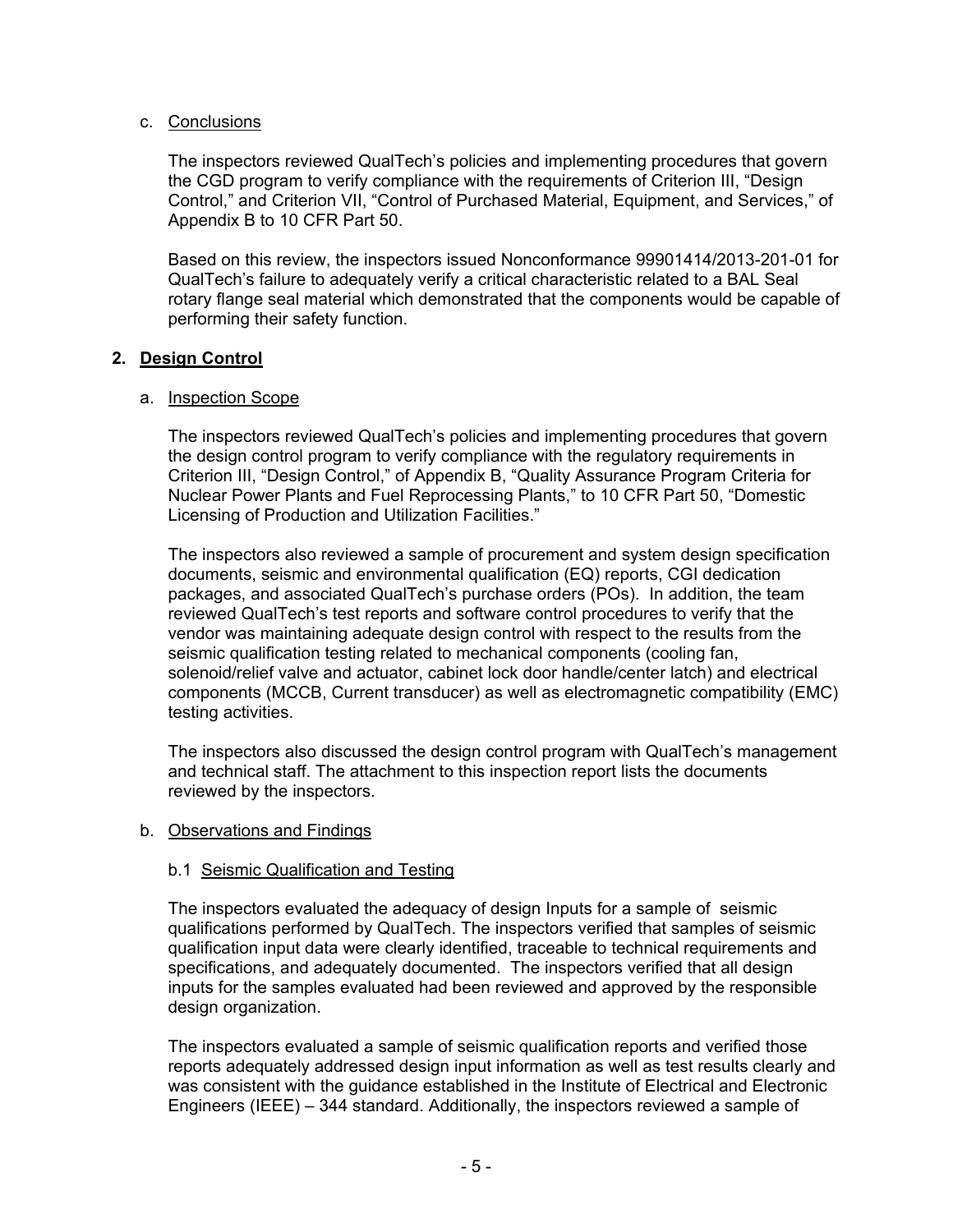seismic test data logs, and found them to be generally consistent with the testing plan and procedural requirements.

The inspectors reviewed the status of software programs used to monitor and control the seismic test facility apparatus. The inspection team verified that the software for seismic testing had been adequately calibrated in accordance with the test control plans and was up to date. The inspectors also evaluated the verification activities performed by the vendor regarding seismic testing software and confirmed that the verification activities were adequately documented and evaluated by the responsible design organization.

### b.2 Environmental Qualification and Testing

The inspectors evaluated a sample of design requirements related to both environmental testing (RE 102 Radiated Emissions, high-frequency, 2 megahertz to 10 gigahertz) and similarity analysis for GE magnetic molded case circuit breaker (MCCB). The inspection team verified that the Crystal River Nuclear Unit 3 system specification was adequately translated into QualTech's qualification plans and testing procedures.

In addition, the inspectors reviewed a sample of recent dedication activities associated with the MCCB and a current transducer (MCCB - TEC36007; and CJ1871, Current transducer) and confirmed that the vendor had adequately accounted for and incorporated pertinent changes into the EQ testing plans as a result plant configuration issues identified by Progress Energy. The inspectors found that these modifications were adequately identified and changes were incorporated into pertinent design documents and procedures associated with the dedication plan.

The inspectors confirmed that (1) design documents specified and included the appropriate technical and quality requirements, and (2) QualTech integrated independent design reviews and verification activities consistent with the design control program requirements into the design and testing documentation and performed activities in accordance with those procedures.

### b. 3 EMC Testing

The inspectors reviewed a sample of POs to QualTech from various customers that required components to be tested to the standards in either Regulatory Guide (RG) 1.180 or Electric Power Research Institute (EPRI) guidance TR-102323 for EMC. The team noted that QualTech contracted out this testing to a test facility, GME, and attached a specific test procedure to each PO with the requirements that needed to be met. The inspectors identified that in the various test inspection procedures that were sampled, QualTech had not specified which IEC revision GME was required to use. As a result, the test reports from GME listed a variety of IEC revisions, none of which conformed to QualTech's customer requirements regarding RG 1.180 or EPRI TR-102323.

Furthermore, the inspectors identified that QualTech did not perform a gap analysis or engineering evaluation on a case-by-case basis to determine if the IEC revisions, test setups, or test parameters used would still envelop the original test requirements. The inspectors noted that there are material differences between different IEC revisions that were used, that may produce less conservative results than assumed in either the RG 1.180 or EPRI TR-102323 documents.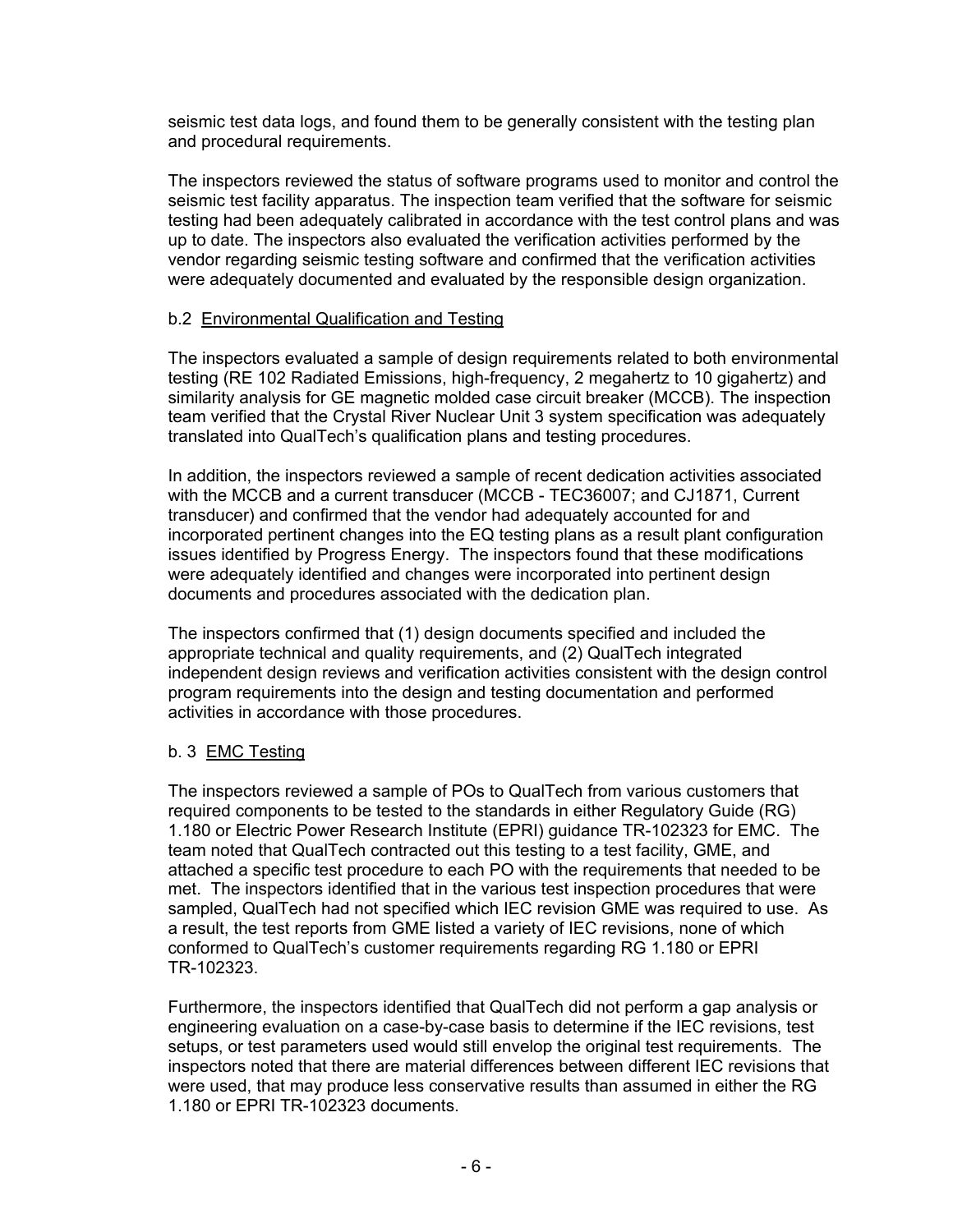QualTech's failure to ensure that the correct technical requirements and standards consistent with the procurement and technical requirements were specified in the test procedures attached to the POs to GME is identified as Nonconformance 99901414/2013-201-02.

### c. Conclusions

The inspectors reviewed QualTech's implementing procedures governing design control program to verify compliance with the requirements of Criterion III, "Design Control," of Appendix B to 10 CFR Part 50.

Based on this review, the inspectors issued Nonconformance 99901414/2013-201-02, because QualTech did not explicitly state the proper International Electrotechnical Commission standards and revisions to be used for electromagnetic compatibility testing of safety-related components, and as a result, did not perform EMC testing consistent with the procurement and technical requirements.

# **3. Procurement/ Supplier Control**

### a. Inspection Scope

The inspectors reviewed QualTech's policies and procedures that govern the implementation of QualTech's oversight of contracted activities to verify compliance with Criterion IV, "Procurement Document Control," and Criterion VII, "Control of Purchased Material, Equipment, and Services," of Appendix B to 10 CFR Part 50. The inspectors reviewed a sample of POs, the associated vendor commercial grade survey reports, and discussed QualTech oversight of contracted activities with QualTech management and technical staff. The attachment to this inspection report lists the documents reviewed by the inspectors.

### b. Observations and Findings

# b.1. Procurement Document Control

QualTech's quality assurance (QA) manual details the controls established to ensure procurement documents and purchased items and services meet applicable technical and quality requirements. QAP 5.02, "Preparation, and Placement of a Purchase Order," Revision 6, dated March 11, 2013, describes QualTech's process of inclusion of the applicable quality and customer requirements in the procurement documents.

The inspectors verified that the POs included as applicable, scope of work, right of access to facilities and records for source inspections and audits, reporting and approving disposition of nonconformances, references to specific drawings, codes, and specifications. Each PO invoked QualTech form 122-09-96, "Quality Assurance Requirements." that details the technical and QA requirements for procurement of safety-related and commercial grade item or services.

### b.2. Supplier Qualification Activities

The inspectors verified that QualTech's approved vendors list (AVL) included appropriate documentation to control and limit the use of QualTech's sub-supplier's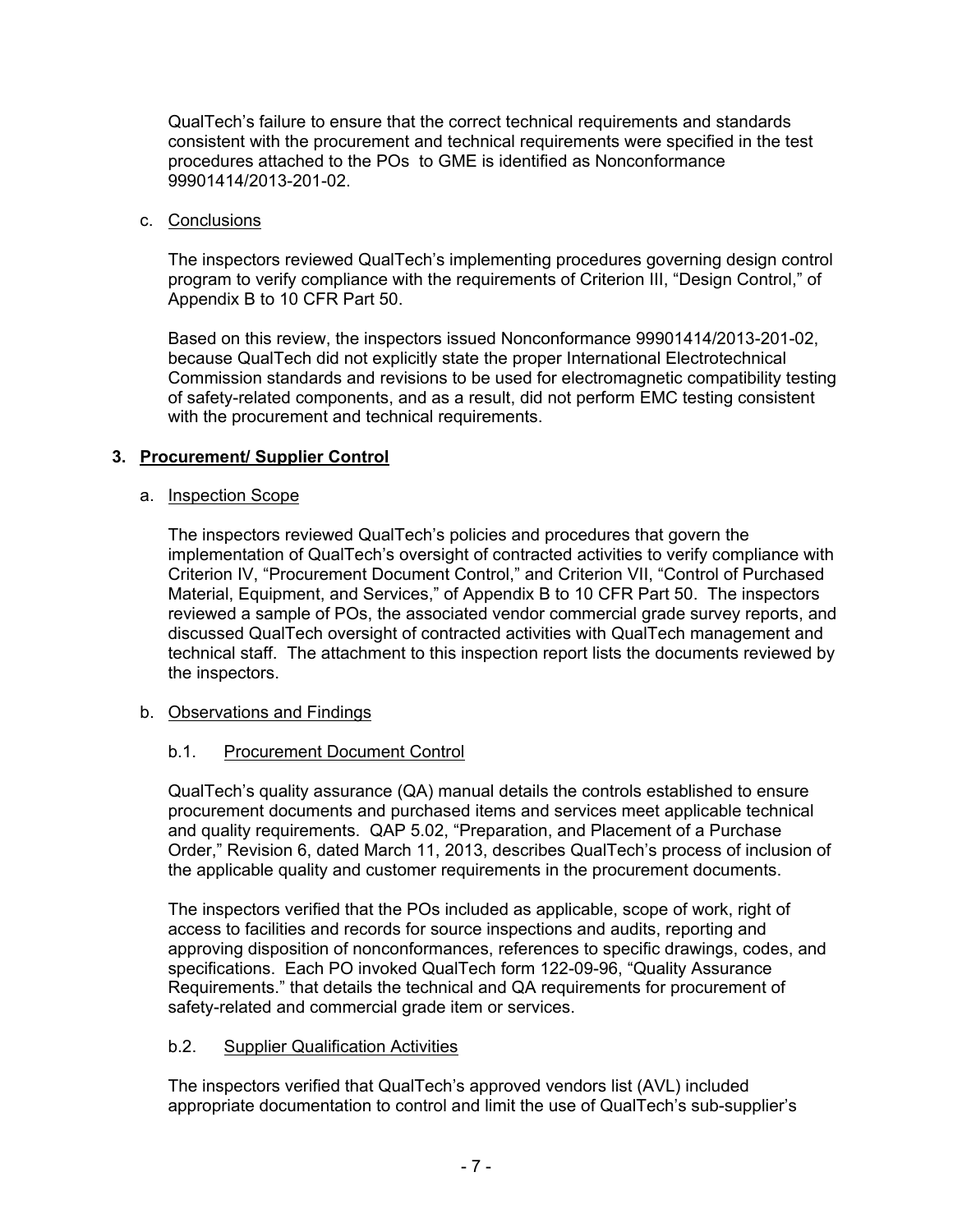consistent with each individual scope of supply. The inspectors verified the listings from the AVL and cross-referenced the information with applicable audit or commercial grade survey reports.

The inspectors confirmed that the audit/survey/surveillance reports included approved plans and contained a documented review of the relevant QA criteria in Appendix B to 10 CFR Part 50 for the activities that individual vendors performed and documentation of pertinent vendor guidance associated with each criterion. For those audit, commercial grade survey, or surveillances reports that resulted in findings, the inspectors verified that the vendor had established a plan for corrective action and that QualTech had reviewed and approved the corrective action and verified its satisfactory completion and proper documentation. In addition, the inspectors reviewed the training requirements and records of the lead auditor to verify that the lead auditor was qualified and annually evaluated in accordance with QualTech's procedure QAP 3.01, "Auditor Training and Qualification," Revision 3, dated October 1, 2011.

### c. Conclusions

The inspectors determined that the implementation of QualTech's programs for procurement document control and control of purchased material, equipment, and services, were consistent with the regulatory requirements of Criterion IV and VII of Appendix B to 10 CFR Part 50. No findings of significance were identified.

### **4. Testing**

#### a. Inspection Scope

The inspectors reviewed QualTech's policies and procedures governing the implementation of its testing program to verify compliance with Appendix B to 10 CFR Part 50. Specifically, the inspectors evaluated samples of equipment seismic and environmental testing on-going during the inspection. In addition, the inspectors sampled QualTech's Measuring and Test Equipment (M&TE) calibration records for test equipment to ensure that requirements of instrument and testing devices used in activities affecting quality were properly controlled. The inspectors reviewed the qualification plans for AP-1000 EPDM O-rings for Personnel Airlocks and Equipment Hatches. - Environmental Qualification testing and test procedure No. AP1000-QP1, Revision 3, dated June 6, 2012, and Assurance Technical Service Inc. ATS TP-11-033-01, Revision 0 dated March 1, 2013, "W AP1000 Containment Design Basis Accident Qualification Test Procedure for QuaTech AP1000-100-1 Seal Test Assembly, " as well as, the in-process test log and both pre and post thermal aging functional data sheets, mechanical cycle aging data sheets, and post radiation functional test documentation. Additionally, the inspectors observed seismic and EQ testing in-progress at the facility and interviewed various QualTech personnel responsible for testing activities.

### *b. Observations and Findings*

The inspectors observed and evaluated the EQ testing of two formulations of thermal seals. The assemblies were subject to various aging mechanisms (thermal, mechanical, and gamma radiation) plus maximum radiation dose expected during applicable accident. The inspectors confirmed that the test procedure described the system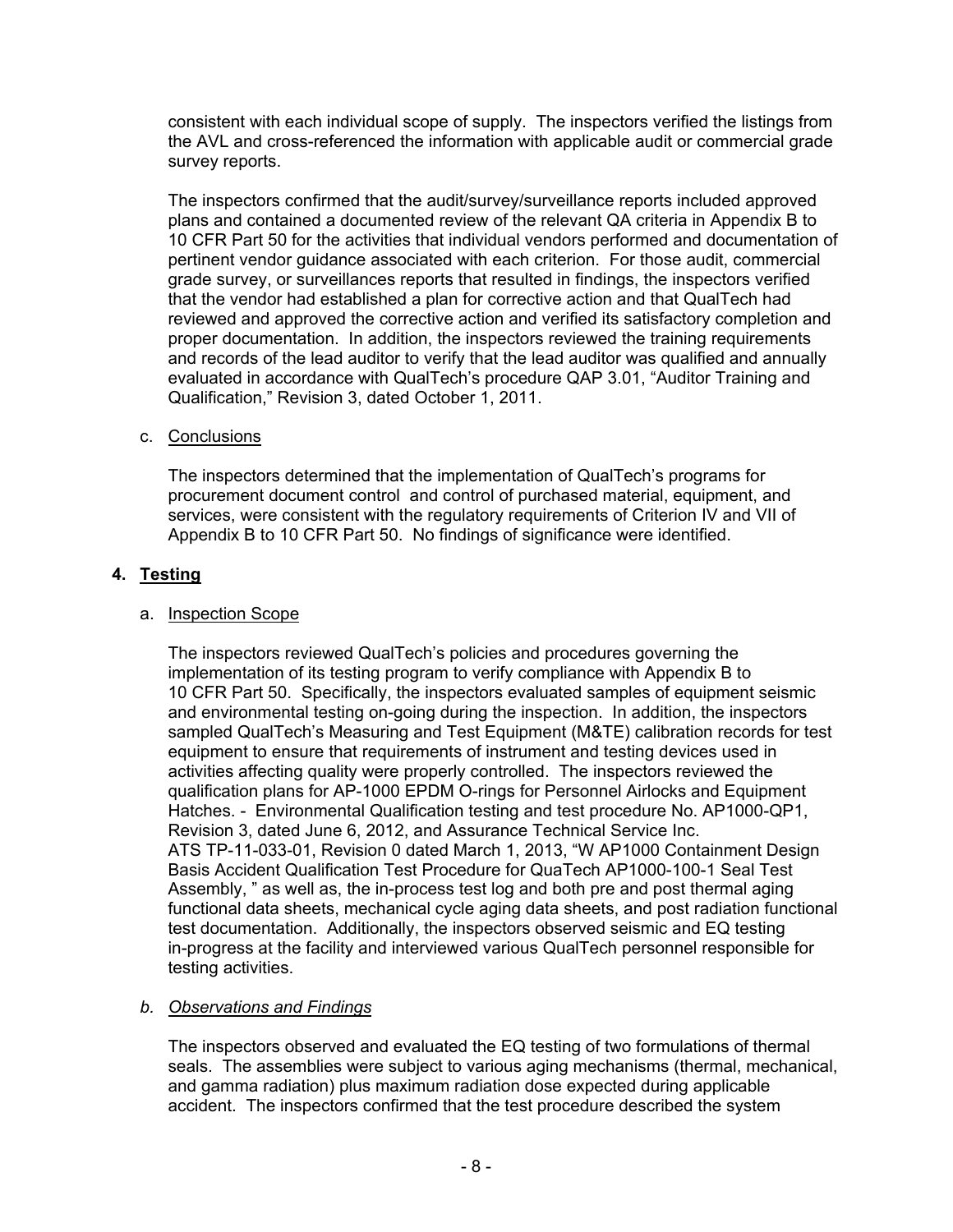configuration, instrument configuration, instrument calibration, test process, and test record requirements. The inspectors confirmed that when testing did not meet requirements, nonconformance reports (NCRs) were initiated and recorded on the test data forms. The inspectors confirmed that the nature of the issue was identified on the NCRs (excessive leakage) and proposed corrective actions identified. In addition the vendor developed a deviation report DR-001, dated November 7, 2012, to identify conditions not meeting specific test plan pre-requisite requirements (i.e., use of M&TE outside range specified in plan).

The team observed and evaluated submergence testing in progress which included use of calibrated data acquisition equipment, pressure indicators, and thermocouples which were all adequately labeled indicating current calibration records. The inspectors confirmed that the test log was adequately maintained with periodic (daily) entries for process temperature, pressure and chemical pH, and verified that QA/QC oversight was adequately implemented. The inspectors verified that testing was performed according with the test plans.

### c. Conclusions

The inspectors determined that the implementation of QualTech's programs for control of testing were consistent with the regulatory requirements of Criterion XI of Appendix B to 10 CFR Part 50. No findings of significance were identified.

#### **5. Measuring and Test Equipment**

#### a. Inspection Scope

The inspectors reviewed M&TE policies and procedures to determine if QualTech's controls were in compliance with the regulatory requirements of Criterion XII, "Control of Measuring and Test Equipment," of Appendix B to 10 CFR Part 50. In addition, the inspectors verified the implementation of M&TE control through direct observation of inspection activities of QualTech personnel and review of certificates of calibration for a sample of M&TE. The inspectors reviewed evaluations performed by QualTech of commercial calibration services suppliers, and confirmed that the surveys evaluated the sub-suppliers QA program documentation and processes against acceptance criteria of ISO IEC 17025 and ISO 9001:2008 to assure control of critical M&TE calibration processes. Process included detailed audit plans, checklist, summary report, letter to commercial calibration supplier, and calibration laboratory accreditation documentation.

#### b. Observations and Findings

The inspectors evaluated a sample of M&TE associated with the testing of the QualTech AP1000-100-1 Seal Test Assembly, and confirmed that the vendor used calibrated equipment for testing in accordance with QualTech's testing procedures. The inspectors confirmed that the instruments were calibrated and appropriate for the range of operation for each described activity.

The inspectors evaluated QualTech's calibration frequency for common items and discussed the basis for the calibration frequency with QualTech personnel. The inspectors confirmed that the calibration frequency was based on standards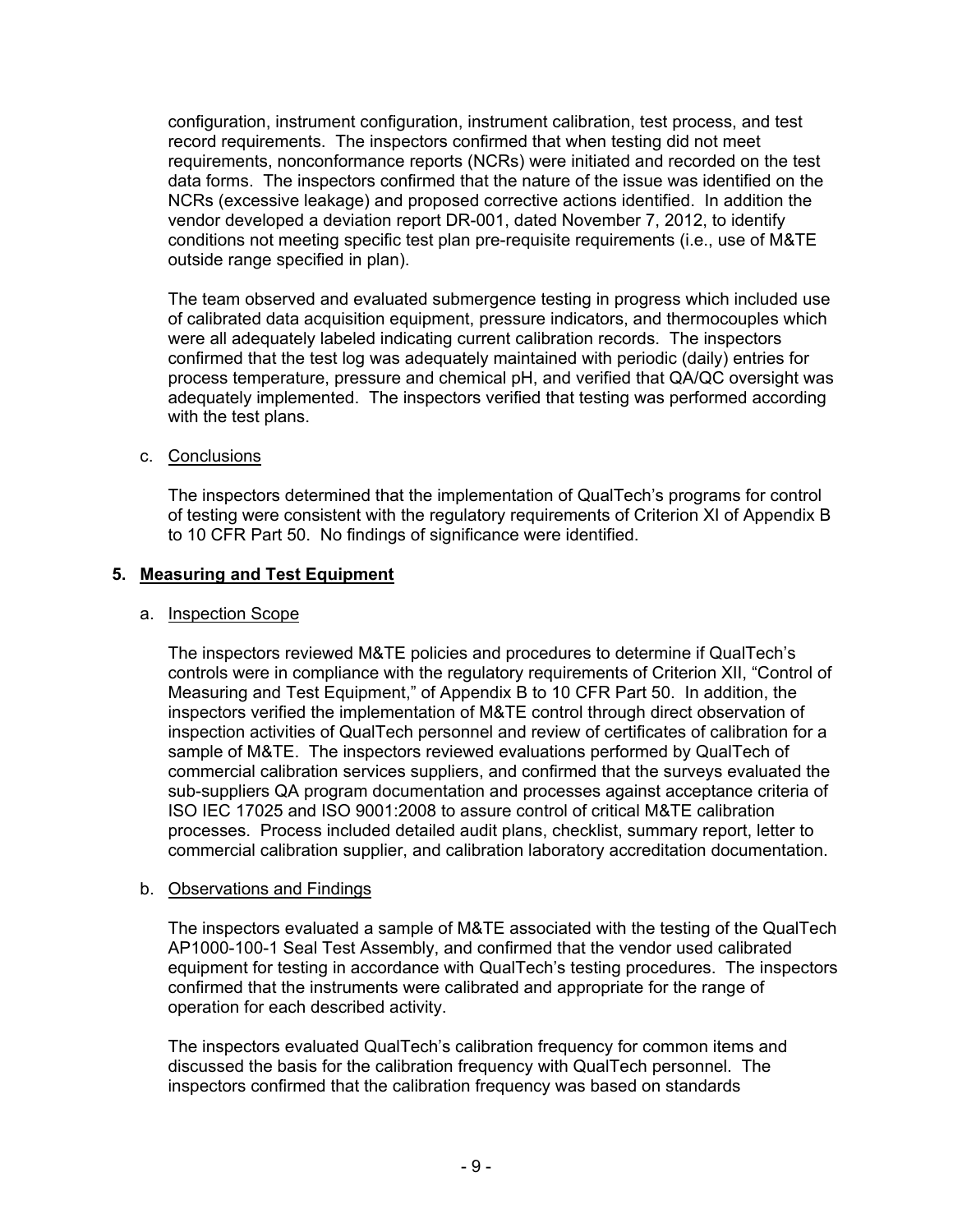recommended by the original equipment manufacturer, operational experience, and frequency of use.

Additionally, QualTech's supplier calibration services oversight process was evaluated. The inspectors confirmed that the accreditation covered the ranges of parametric values for which these devices were used during testing. The inspectors confirmed traceability to National Institute of Standards and Technology calibration standards and that all test and inspection equipment used for the observed inspection and test activities were controlled, documented, and current for calibration requirements.

### c. Conclusions

The inspectors determined that the implementation of QualTech's programs for control of calibration and use of M&TE were consistent with the regulatory requirements of Criterion XII of Appendix B to 10 CFR Part 50. No findings of significance were identified.

#### **6. Inspection**

#### a. Inspection Scope

The inspectors reviewed inspection policies and procedures to determine if QualTech's controls were in compliance with the regulatory requirements of Criterion X, "Inspection," of Appendix B to 10 CFR Part 50. In addition, the inspectors discussed the inspection program with QualTech inspection personnel responsible for implementation, reviewed documented results of final inspections, and observed inspections performed as part of the ongoing nuclear-related fabrication and testing activities, including receipt, in-process, and final inspections, to verify inspection program implementation.

#### b. Observations and Findings

### Receiving Inspection

The inspectors evaluated QAP 8.01, "Receiving inspection," Revision 3, which describes the process for performance of receiving activities at QualTech, including: receipt of incoming shipments; performance of initial review of package documentation to verify the purchase was consistent with PO information; review for obvious shipping damage; and verification of the quality of the items received. The procedure also documents the process for creating the included material rejection report, receiving inspection acceptance tag, and incoming inspection record.

The inspectors verified (through observation) the receipt of a threaded rod and calibration equipment. The inspectors observed the inspection requirements and review of packaging documentation, confirmation of the PO information, review for any obvious damage, verification of the quantity received, and generation of the inspection record. The inspectors also reviewed the documentation and corrective action documents created due to anomalies found during the receipt inspection.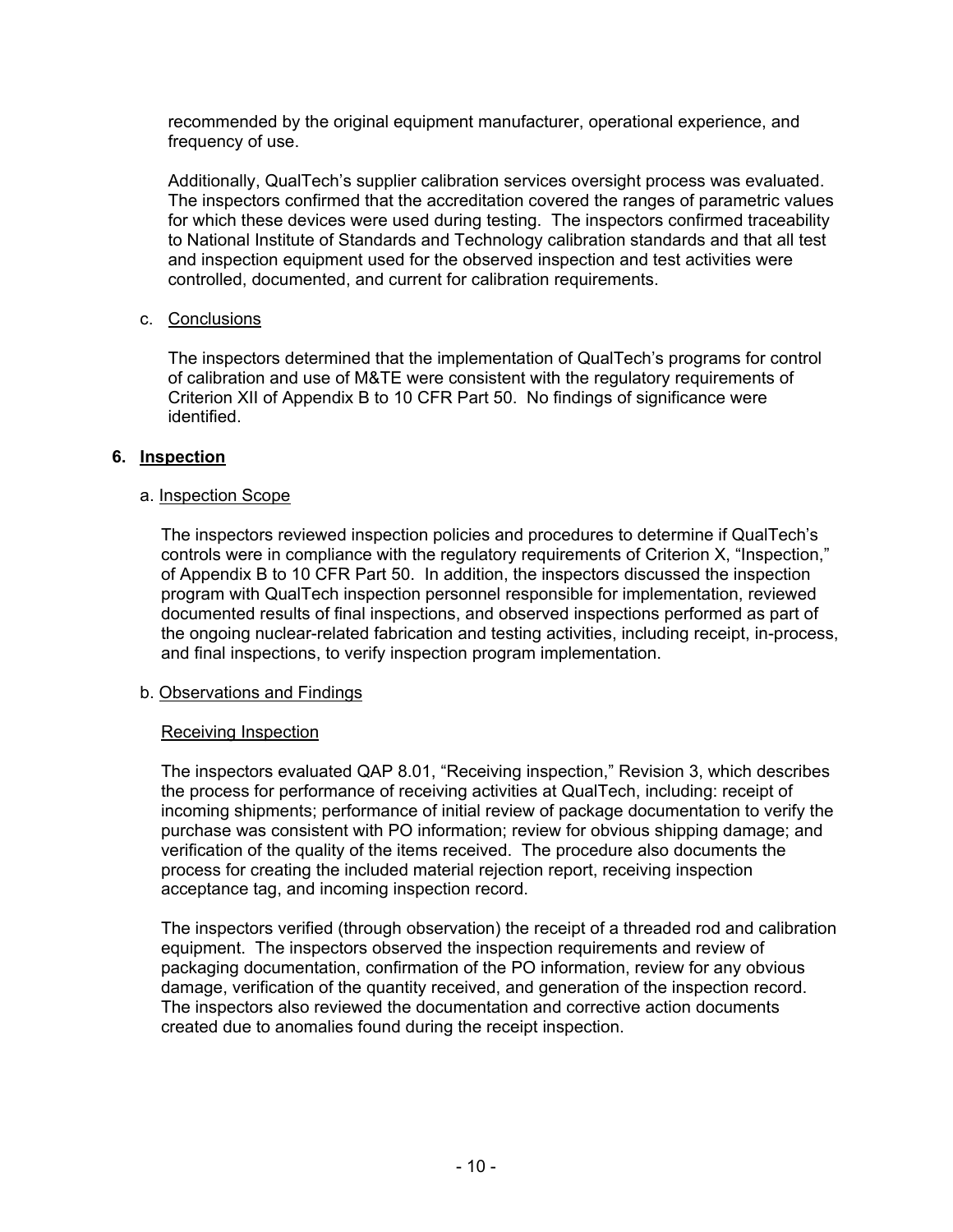#### In-Process Inspection

The inspectors evaluated QAP 14.02, "In-process and final inspection of Nuclear Parts and Components," Revision 1, which describes the various inspection activities that QualTech personnel performed during manufacturing activities. The inspectors confirmed that the procedure included pertinent information that clearly identified and controlled the production activities at the inspection workstations, including: inspection requirements and acceptance criteria hold points, planning, sampling, in-process inspection, final inspections, rework inspection requirements, and recording.

The inspectors witnessed an in-process inspection of a sample of safety-related swing bolt clevis pins. The inspectors verified that the appropriate characteristics taken from the applicable inspection procedure and drawings were verified and documented through the process.

#### c. Conclusions

The inspectors determined that the implementation of QualTech's programs for control of inspection activities were consistent with the regulatory requirements of Criterion X of Appendix B to 10 CFR Part 50. No findings of significance were identified.

### **7. Nonconformances and Corrective Actions**

#### a. Inspection Scope

The inspectors reviewed QualTech's nonconformance and corrective action programs, related procedures, a sample of material rejection reports (MRR), NCRs, and condition report forms (CRs), and interviewed related QA personnel to determine whether QualTech is in conformance with the regulatory requirements of Criterion XV, "Nonconforming Materials, Parts, or Components," and Criterion XVI, "Corrective Action," of Appendix B to 10 CFR Part 50.

The inspectors also reviewed QualTech's process to control nonconformances and corrective actions to ensure a connection to the reporting procedures of 10 CFR Part 21, "Reporting of Defects and Noncompliance."

#### b. Observations and Findings

The inspectors verified that QualTech's procedures for nonconformance control include identification, segregation, documentation, disposition processes, and that they are connected to QualTech's corrective action program. The inspectors selected a sample of MRRs and CRs available and verified that the appropriate disposition and actions were taken to resolve the issues. The inspectors noted that the current and draft corrective action procedures did have a connection to the reporting procedures of 10 CFR Part 21.

#### c. Conclusions

The inspectors determined that the implementation of QualTech's programs for control of nonconforming material, parts, or components and corrective action were consistent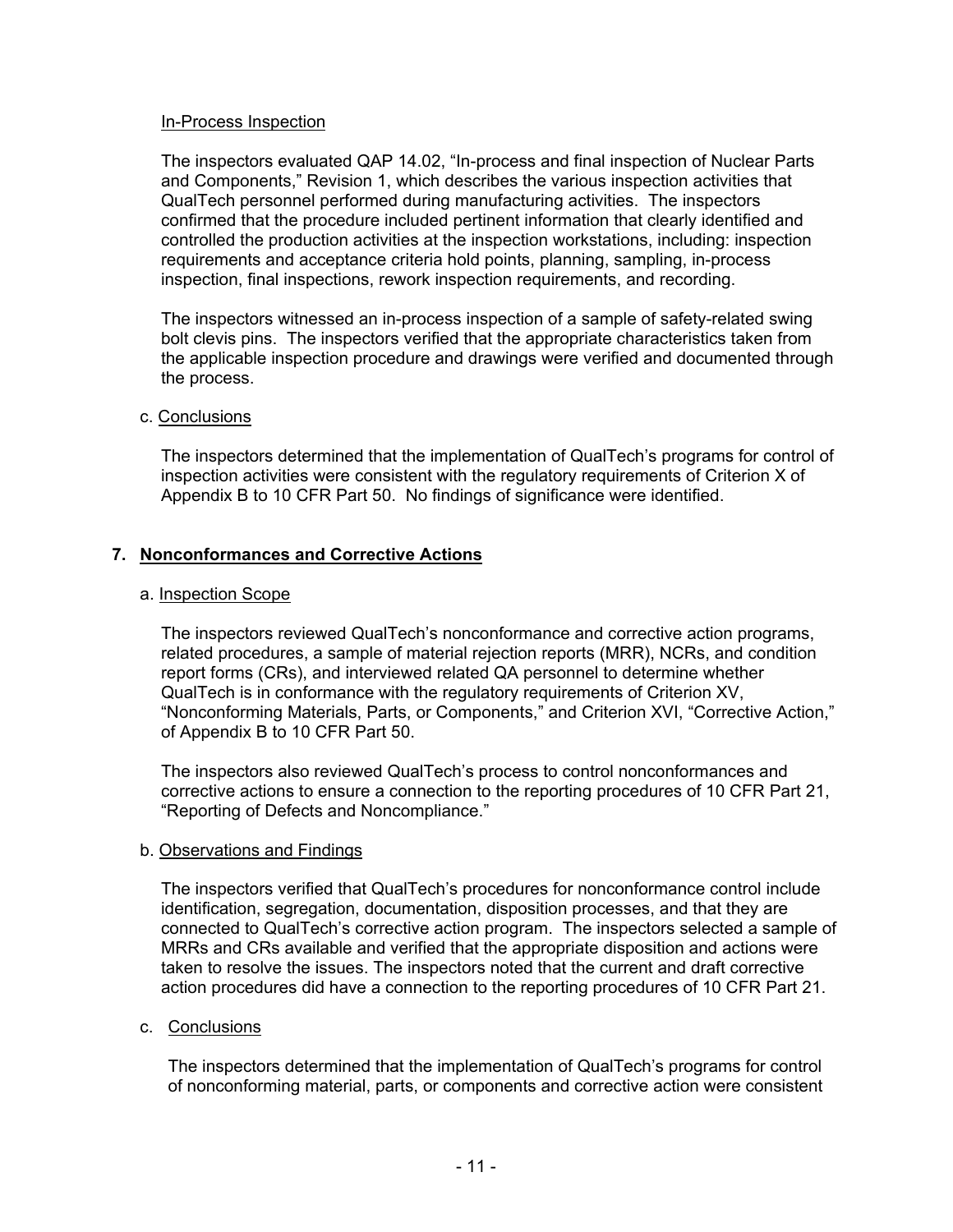with the regulatory requirements of Criterion XV and Criterion XVI of Appendix B to 10 CFR Part 50. No findings of significance were identified.

## **8. Entrance and Exit Meetings**

On June 17, 2013, the inspectors presented the inspection scope during an entrance meeting with Mr. Tim Franchuk, Director of Quality, QualTech, and other QualTech personnel. On June 21, 2013, the inspectors presented the inspection results during an exit meeting with Mr. Kurt Mitchell, General Manager, QualTech, and other QualTech personnel.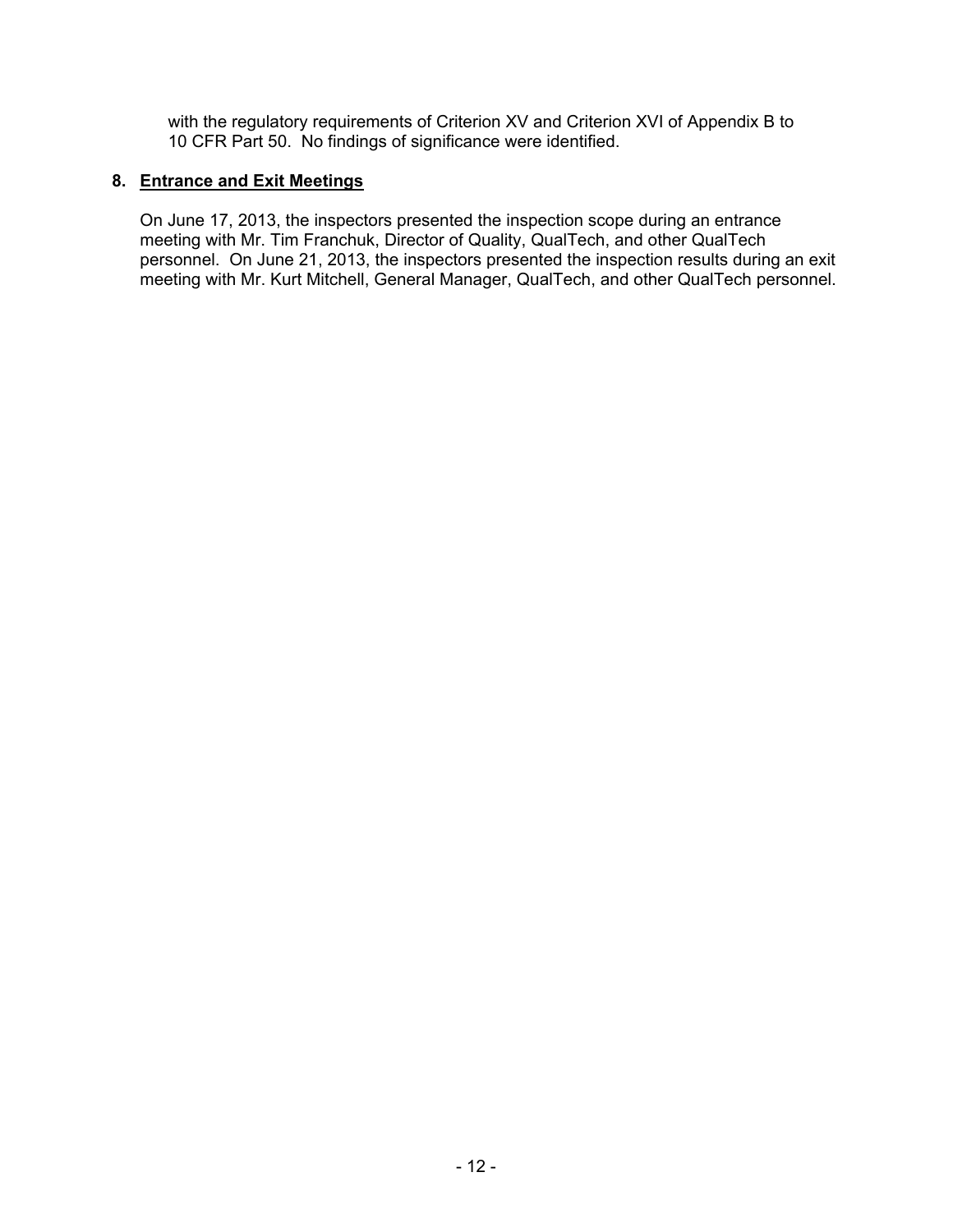# **ATTACHMENT**

# **1. PERSONS CONTACTED AND NRC STAFF INVOLVED**

| Name          | <b>Title</b>                                         | Affiliation | Entrance | Exit | Interviewed |
|---------------|------------------------------------------------------|-------------|----------|------|-------------|
| K. Mitchell   | <b>General Manager</b>                               | QualTech    |          | X    |             |
| T. Franchuk   | Director of Quality<br>Assurance                     | QualTech    | X        | X    | X           |
| M. Chatham    | <b>Senior Operations</b><br><b>Director</b>          | QualTech    | X        | X    |             |
| R. DiSalvo    | <b>Director</b><br>Engineering                       | QualTech    | X        | X    |             |
| J. VonNida    | Engineering<br>Products<br>Operations<br>Manager     | QualTech    | X        | X    |             |
| M. D. McClung | <b>Quality Assurance</b><br>Engineer/Lead<br>Auditor | QualTech    | X        | X    | X           |
| M. Bell       | <b>Commercial Grade</b><br><b>Dedication Manager</b> | QualTech    | X        | X    |             |
| M. Wooldridge | <b>Product Manager</b>                               | QualTech    | X        | X    | X           |
| J. Hordowick  | <b>Test Engineer</b>                                 | QualTech    | X        | X    | X           |
| E. Clancy     | <b>Test Technician</b>                               | QualTech    |          |      | X           |
| K. Parsons    | <b>Test Technician</b>                               | QualTech    |          |      | X           |
| D. Mayers     | <b>Test Technician</b>                               | QualTech    |          |      | X           |
| A. Jackson    | <b>Quality Control</b><br>Inspector                  | QualTech    |          |      | X           |
| J. D. Clark   | Directors of<br>Engineering<br>Products              | QualTech    | X        | X    |             |
| M. S. Nemier  | Seismic & EQ<br>Manager                              | QualTech    | X        | X    | X           |
| J. Helvey     | <b>Senior Quality</b><br>Specialist                  | QualTech    |          |      | X           |
| D. Minkow     | Senior Principal<br><b>Electrical Engineer</b>       | QualTech    | X        | X    | X           |
| A. Paul       | Product<br>Specialist/Safety                         | QualTech    | X        |      |             |
| G. Galletti   | <b>Inspection Team</b><br>Leader                     | <b>NRC</b>  | X        | X    |             |
| E. Huang      | <b>Inspection Team</b><br>Member                     | <b>NRC</b>  | X        | X    |             |
| R. Patel      | <b>Inspection Team</b><br>Member                     | <b>NRC</b>  | X        | X    |             |
| J. Lee        | <b>Inspection Team</b><br>Member                     | <b>KINS</b> | X        | X    |             |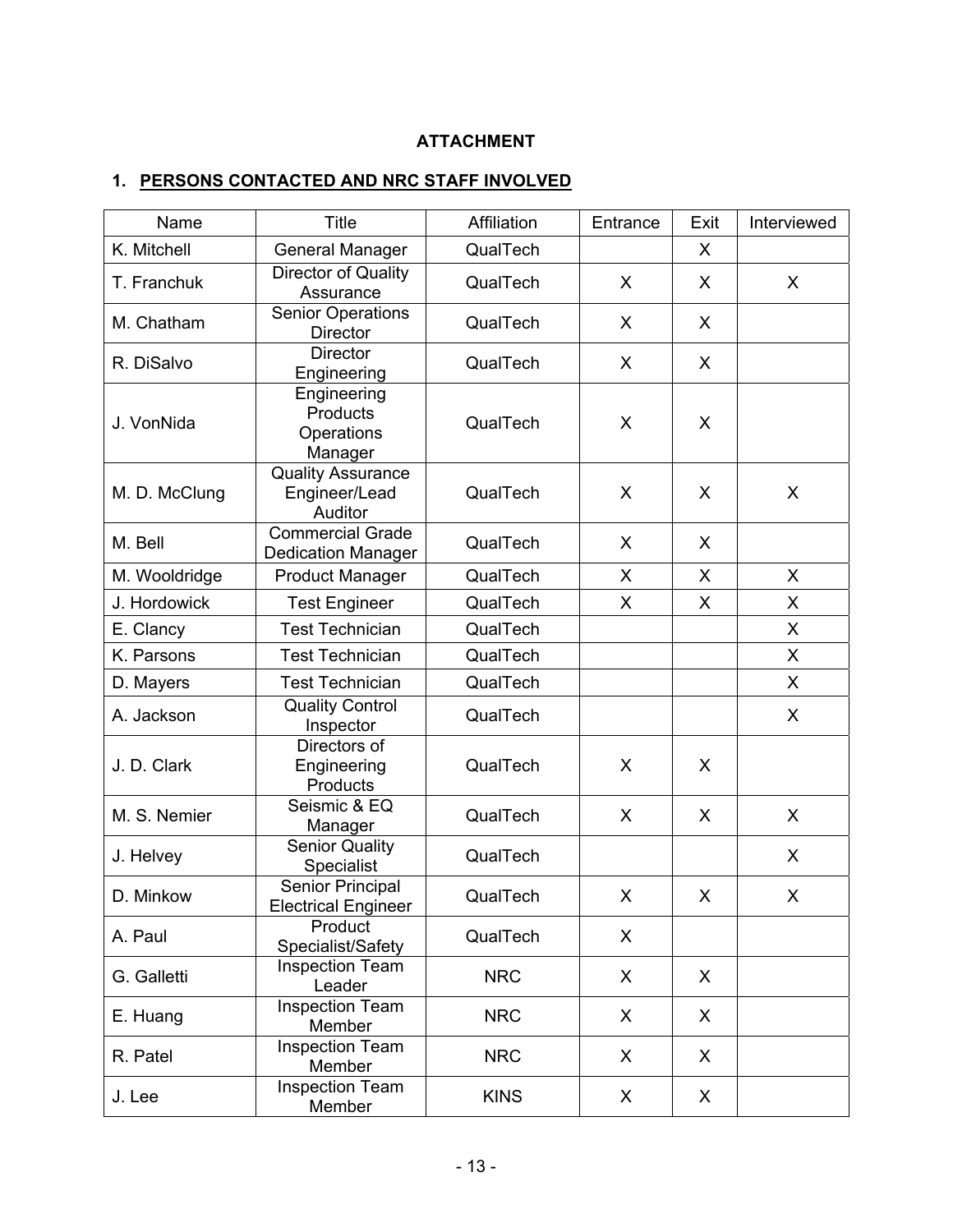| $\cdot$ .<br>≺ım | Inspection<br>eam<br>Member | KINS | . . | $\sim$ |  |
|------------------|-----------------------------|------|-----|--------|--|
|------------------|-----------------------------|------|-----|--------|--|

## **2. INSPECTION PROCEDURES USED:**

IP 43002, "Routine Inspections of Nuclear Vendors" IP 43004, "Inspection of Commercial-Grade Dedication Programs"

### **3. ITEMS OPENED, CLOSED, AND DISCUSSED:**

| Item Number          | <b>Status</b> | <u>Type</u> | Description   |
|----------------------|---------------|-------------|---------------|
| 99901414/2013-201-01 | <b>OPFN</b>   | <b>NON</b>  | Criterion III |
| 99901414/2013-201-02 | <b>OPFN</b>   | <b>NON</b>  | Criterion III |

# **4. DOCUMENTS REVIEWED:**

#### QA Procedures

- QAP 4.03, "Verification and Control of Computer Software," Revision 3, March 26, 2013
- QAP4.06, "PROSIG Data Acquisition(DATS for Windows) and Shock Analysis System Verification/Validation Procedure Title", Revision 5, September 4, 2013
- QAP 8.01, " Receiving Inspection," Revision 3, July 12, 2012
- QAP 8.02, "Supplier Surveillance and Source Inspection," Revision 1, December 18, 2012
- QAP 8.05, Product Verification, Revision 1, dated July 16, 2012
- QAP 8.06, "Dedication and Supply of Commercial Grade Items Having Safety Related Applications," Revision 3, March 27, 2013
- QAP 9.02, "Identification of Qualified Samples and Dedicated Items," Revision 2, September 10, 2012
- QAP 9.03, " Control of Limited Life Items," Revision 1, July 11, 2012
- QAP 11.01, "Qualification Testing," Revision 2, December 20, 2012
- QAP 12.01, " Calibration System Requirements," Revision 8, May 15, 2013
- QAP 14.01, Sampling Procedure for Inspection by Attributes, Revision 1, dated June 14, 2013
- QAP 14.02, In-process and Final Inspection of Nuclear Parts and Components, Revision 1, dated January 21, 2013
- QAP 15.01, Nonconforming items, Revision 3, dated March 5, 2013
- QAP 15.03, Management Review and Trend Analysis, Revision 3, dated January 2, 2013
- QAP 15.04, Material Rejection Report, Revision 5, dated August 27, 2012
- QAP 16.01, Corrective Action Requests, Revision 8, dated January , 2013
- QAP 16.02, Root Cause Analysis, Revision 0, dated March 30, 2012
- QAP 16.03, Corrective Action Program, Revision 1, dated February 19, 2013
- QAP 16.04, Corrective Action Program , Revision 0, dated December 12, 2012
- QAP 18.01, "Audits," Revision 7, June 26, 2012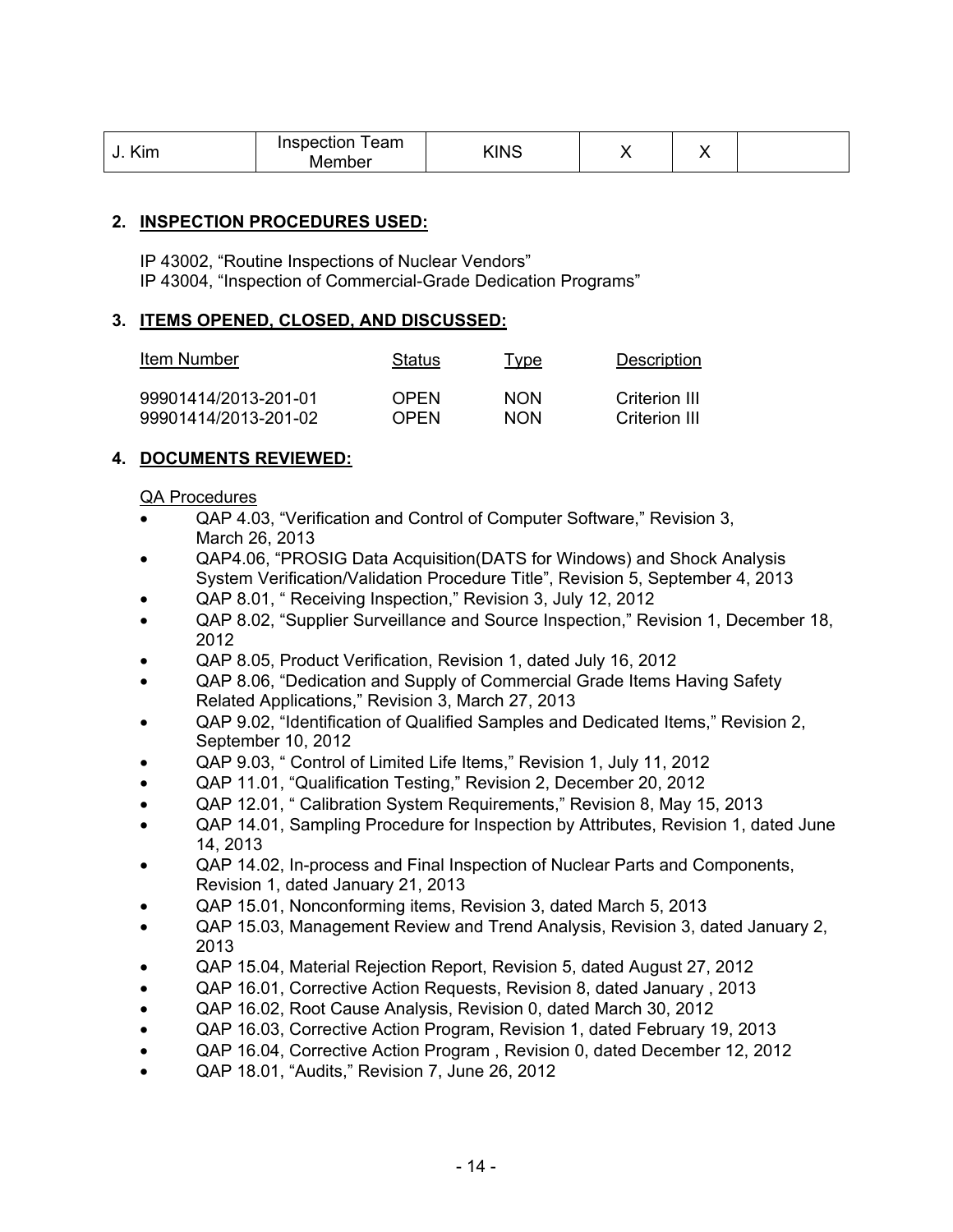- QAP 18.02, "Evaluation of NIAC Committee Assessment Reports," Revision 2, November 1, 2011
- QAP 18.04, "Quality Assurance Surveillances," Revision 0, August 29, 2012

Certificates of Calibration

- Calibration Certificate 5838306, Megger MIT310 Tester, Insulation Resistance dated October 26, 2012
- Calibration Certificate 6002790, Agilent 34401A Meter, Bench top Digital, dated March 4, 2013
- Calibration Certificate 5811705, Mitutoyo D12"TN Caliper, Analog, dated September 25, 2012
- Calibration Certificate 5909915, Agilent 34330A, Shunt, Current dated December 17, 2012
- Calibration Certificate 5929325, Agilent 34401A, meter, bench top digital multimeter, dated January 9, 2013
- Calibration Certificate 5896575, Ohaus, ES50L, Bench scale, dated December 5, 2012
- Calibration Certificate Report No. 3041611QTN98.3 , Agilent 34401A, 6.-1/2 Digital Multimeter, dated April 30, 2012

# Commercial Grade Dedication Packages and Plans

- Dedication File# CJ10001, for a York temperature compressor, P/N RS-124A, S/N 01 for Luminent Generation Co. Comanche Peak purchase order (PO) S07230286S2 dedicated in accordance with dedication plan # CJ1000-1, "Dedication Plan For A York Compressor P/N: RS-124A," Revision 1, dated May 14, 2012 for mild environment
- Dedication File# CJ00913, for twenty Dual Element 3 Amp Fuse, P/N FRS-R-3, QualTech identification sample numbers (ISNs) 01-20 and Transformer 2KVA, 240X480, 60 HZ, P/N 9T51B0012, Mfg S/N 01-016OWN & 02-016OWO, date code N1291, QualTech Tag# CJ91302, ISN No. 01 & 02, for Dominion PO CP00001723
- Dedication File# CJ69801 for Tyco/Potter & Brumfield Time Delay Relay, P/N CNT-35-96 for Exelon-LaSalle PO 00474415, dedicated and re-qualified in accordance with the requirements of dedication plan# T9362EL-1, "Dedication Plan For A Tyco/Potter & Brumfield Multifunction Time Delay Relay P/N: CNT-35-96," Revision 1, dated April 23, 2013, in response to 10 CFR Part 21 report
- Dedication File# CJ87101, for Eaton Cutler Hammer P/N 10250T184NC7N, Light, Electrical, power indicator, 480V, door, Red Transformer Base, for Tennessee Valley Authority (TVA) PO 313441-2 dedicated to meet the acceptance criteria IEEE-323- 1974 (mild environment) and TVA SS-E18.10.01, "Environmental Qualification Requirements for safety-related Electrical Equipment," Revision 4, dated February 15, 2005, and TVA Standard Specification No. CEB-SS-5.10, "Seismic Qualification of Electrical, Mechanical, and I&C Devices," Revision 3, dated January 18, 2008
- Dedication File# CJ2676.1 for six Demister Filters CVI P/N 98-0120-00128 QualTech S/N 01-06 for Entergy Operations, Inc., PO 1037660 dedicated in accordance with dedication plan No. 3T028VI-1, "Dedication Plan For Filter, Demister, P/N 101-55A & 55B," Revision 4, dated June 10, 2012
- Dedication file for Allen Bradley Relay P/N 700-RTC02200U1 dedicated in accordance with QualTech's test procedure, TP-Q1251.0, "Electromagnetic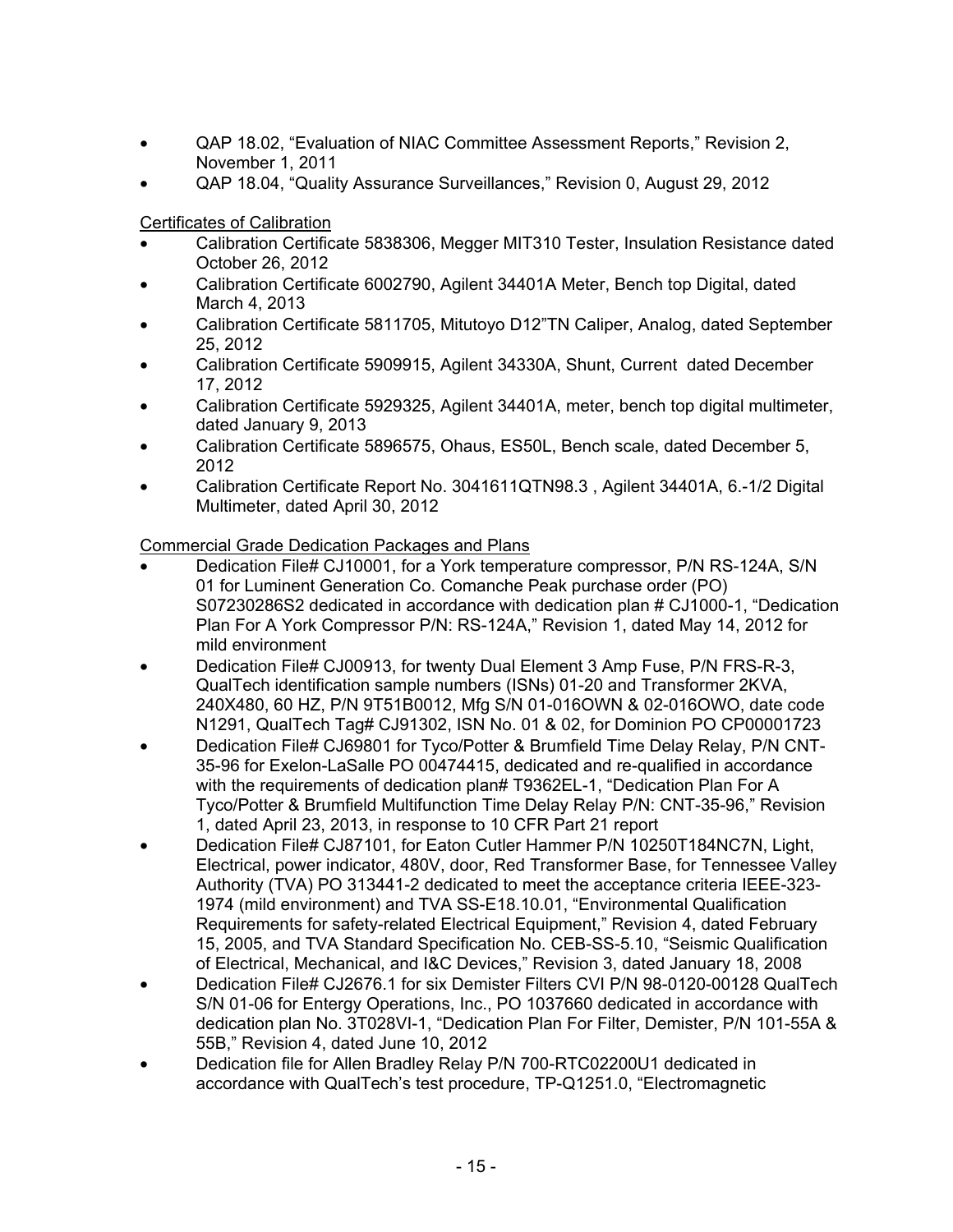Compatibility Test Procedure for an Allen-Bradley 700-RTC02200U1 Timing Relay," Revision 1, dated February 22, 2013

- Dedication file for a set of 1"-5" ACME-2G thread go/no plug gages QualTech asset# 912 commercially calibrated by Alliance Calibration In., to PO CP0004915, dedicated by QualTech upon receipt on May 22, 2013 in accordance with QualTech PO and calibration procedure QAP 12.01
- Dedication file for, ¾" -16 Element moisture probe calibrated M-Series probe for use with M550 Hygrometer, P/N M255HR-00-010-0 QualTech asset# 672, commercially calibrated by GE Infracture Sensing Inc., to PO CP00004660, dedicated by QualTech upon receipt on March 27, 2013 in accordance with PO and QAP 12.01
- Dedication Plan No. CJ1000-1, "Dedication Plan For A York Compressor P/N: RS-124A," Revision 1, dated May 14, 2012 for mild environment
- Dedication Plan No.T9362EL-1, "Dedication Plan For A Tyco/Potter & Brumfield Multifunction Time Delay Relay P/N: CNT-35-96," Revision 1, dated April 23, 2013
- Dedication Plan No. 3T028VI-1, "Dedication Plan For Filter, Demister, P/N 101-55A & 55B," Revision 4, dated June 10, 2012
- Dedication Plan No.: CJ913-1," Dedication Plan for Bussmann Fuse P/N FRS-R-3 and General Electric Transformer P/N 9T51B0012," Revision 0, dated January 12, 2012
- Dedication Plan No.: T8609FU-1, "Dedication Plan for a Bussmann Fuses P/N NON-1/8 To NON-60, Revision 0, dated December 16, 2008

Condition Report Forms

- C12-16, dated August 10, 2012
- C12-140, dated December 17, 2012
- C12-144, dated December 21, 2012
- C12-148, dated December 21, 2012
- C12-149, dated December 21, 2012
- C12-150, dated December 21, 2012
- C13-166, dated January 15, 2013
- C13-167, dated January 15, 2013
- C13-168, dated January 15, 2013
- C13-177, dated January 30, 2013
- C13-182, dated February 4, 2013
- C13-193, dated February 26, 2013
- C13-209, dated March 19, 2013
- C13-218, dated April 16, 2013
- C13-221, dated April 18, 2013
- C13-222, dated April 18, 2013
- C13-227, dated April 25, 2013
- C13-231, dated May 3, 2013
- C13-234, dated May 9, 2013
- C13-240, dated May 22, 2013
- C13-245, dated May 28, 2013
- C13-250, dated May 29, 2013

### Drawings

• BNP1-QH-DG-101-2, Swing Bolt Clevis Pin, Revision B.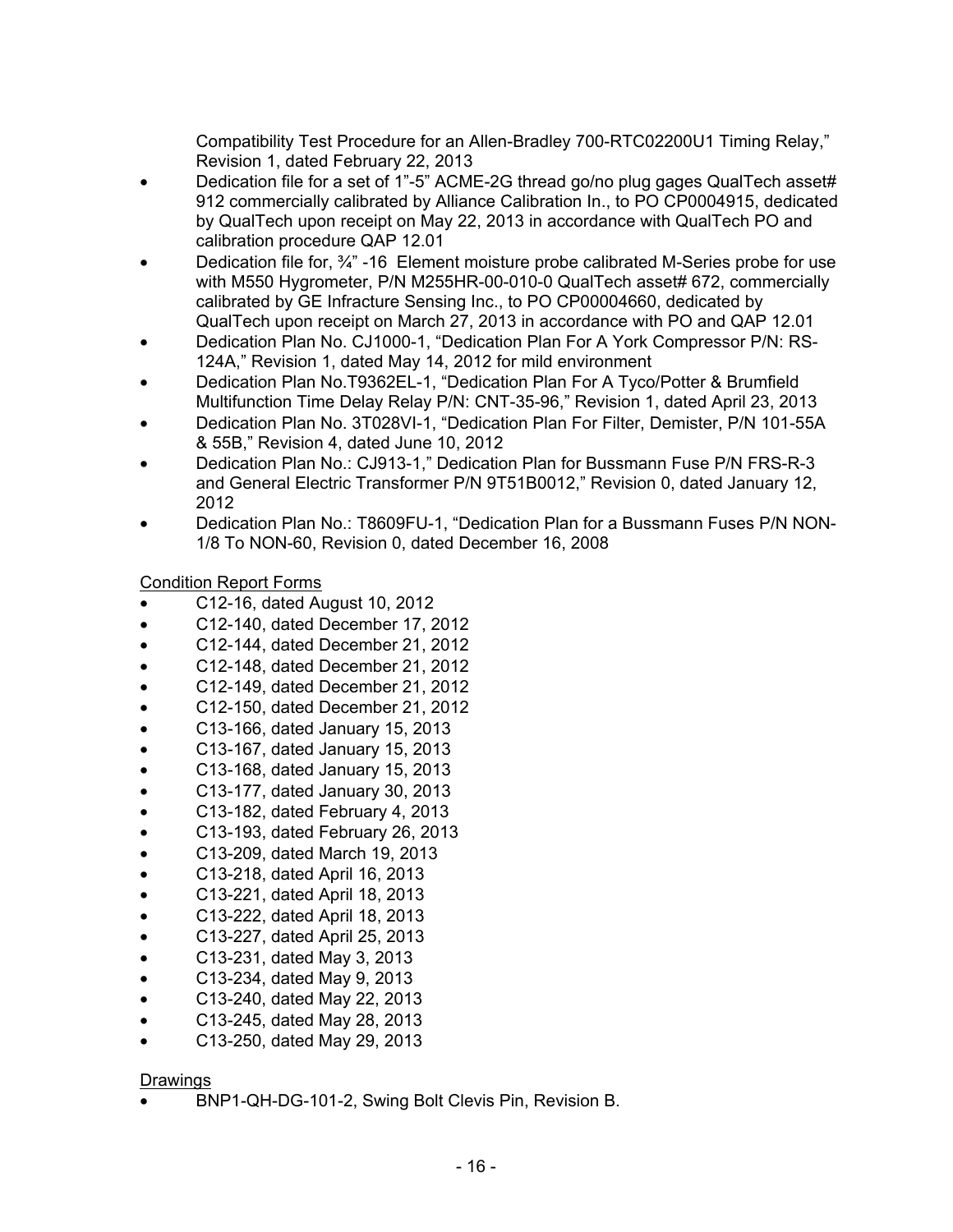Miscellaneous Documents

- Engineering Evaluation for MCCB/Fuse/Circuit Protector Failures, dated June 13, 2013
- MRB First Quarter Trend Report, dated April 18, 2013
- Annual MRB Trend Report, dated November 7, 2012
- Q1304.1, Electromagnetic Compatibility Test Procedure for a Trane model no.
- PRGCA011BG0A/MOD purge unit, Revision 1, dated February 14, 2013
- Q1304.1, Electromagnetic Compatibility Test Procedure for a Trane model no. PRGCA011BG0A/MOD purge unit, Revision 0, dated March 8, 2013
- Part 21 Notification Review Form, dated May 21, 2013
- IEEE Standard (Std.) 323-1974, "IEEE Standard for Qualifying Class IE Equipment for Nuclear Power Generating Stations," dated February 28, 1974
- IEEE Standard (Std.) 344-1975/1987, "IEEE Recommended Practice for Seismic Qualification of Class 1E Equipment for Nuclear Power Generating Stations"
- RG 1.100, "Seismic Qualification of Electrical and Mechanical Equipment for Nuclear Power Plants," Revision 2, June 1988"
- IEEE Standard (Std.) 344-2004, "IEEE Recommended Practice for Seismic Qualification of Class 1E Equipment for Nuclear Power Generating Stations," issued January 2004
- DATSW (DATS for windows) Version 7.0.9
- Seismic Testing Software Version 2.00.07
- Transmissibility Testing System Version V.2.00.09
- Similarity Analysis report for Fuse FRS-R-3, Tag# CJ91301, for dedication file# CJ913.1, reviewed and approved dated January 30, 2012
- Similarity Analysis report for Transformer, GE P/N 9T51B0012, QualTechTag# CJ91302, for dedication file# CJ913.1 dated January 30, 2012
- Farwell & Hendricks Report No. 70021.1, "Nuclear Environmental Qualification Report for Bussmann FRS-R-1/10 Thru FRS-R-30 Fuses," Revision 01, dated August 13, 1990
- Farwell & Hendricks Report No. 60947, "Nuclear Environmental Qualification Report for General Electric Transformer P/N 9T51B12," Revision 0, dated April 30, 1991
- Dedication Plan No.: L9001TE-3, "Test/Inspection Plan For Squared D Pilot Lights," Revision 1, dated December 01, 2009
- QualTech Report No. L9001SE0, "Seismic Test Report for Cutler Hammer/Eaton Indicating Light," Revision 1, dated September 22, 2011
- QualTech Evaluation Report No. L9001TE.FE, "Failure Evaluation and Suggested Corrective Action for Square D 480VAC Transformer Lights Used in Watts Bar II Telemecanique Motor Control Centers," Revision 0, dated August 2, 2011
- Visual Inspection Data Sheet DP T9041EL-1, Revision 1 for QualTech Tag# CJ290801, ISNs 01-05, Joslyn Clark P/N 4U4-2, mfg. date code 24/13, per dedication plan #T9041EL-1, dated June 18, 2013
- Dimension Verification Data Sheet For Non-1/8 to NON-30 for QualTech Tag# CJ292302, ISN# 01, 02, 04-08, 10, Bussmann Fuse P/N NON-6, mfg. date code W23, to QualTech dedication plan# T8609FU-1, dated June 18, 2013
- CGD Receipt Inspection Report for QualTech Tag# CJ292301, ISN 01-20, mfg. date code W22, procured from Cooper Bussmann Inc., on PO CP5324 for Contract # CC2447 CJ2923, accepted date June 18, 2013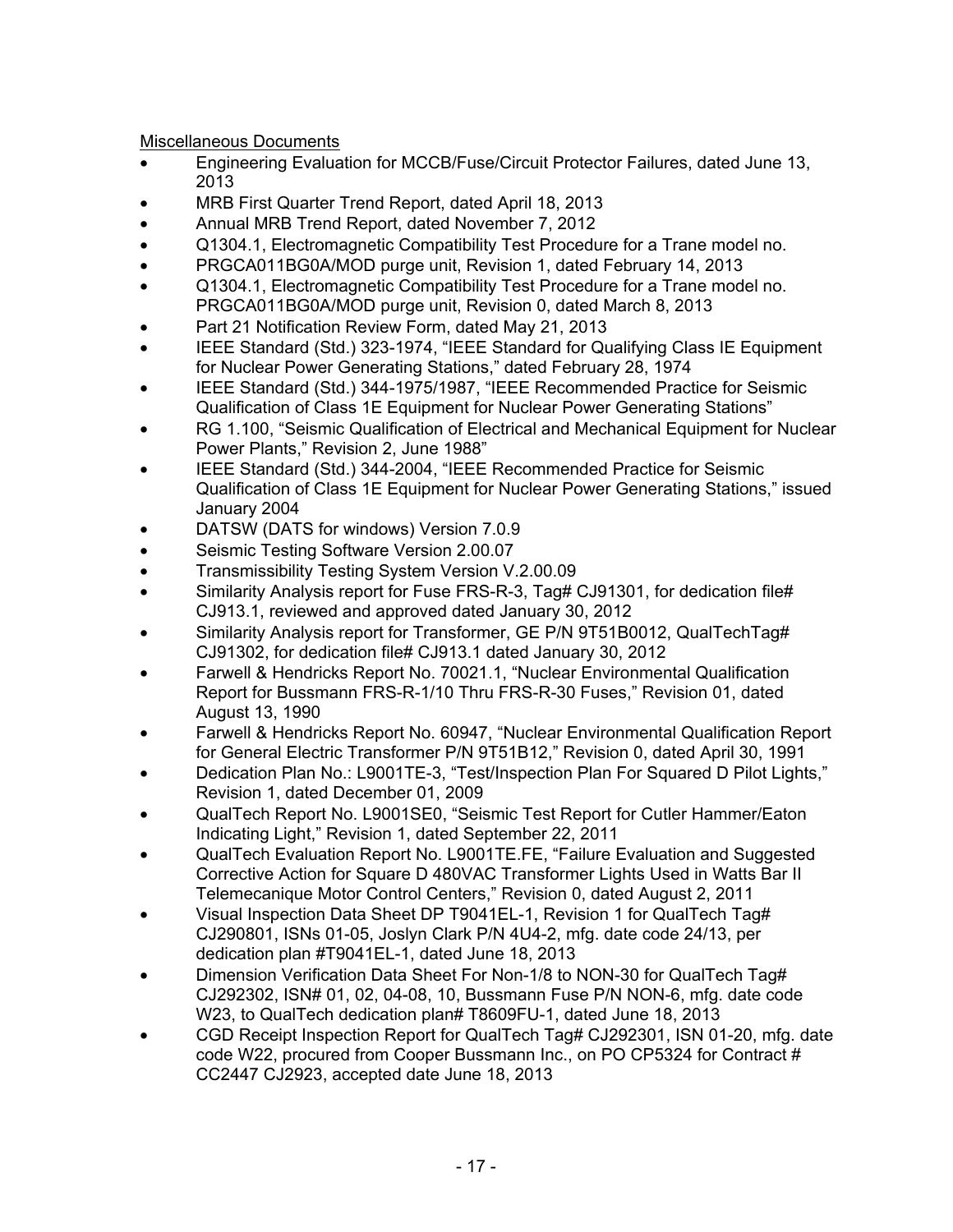- Data Sheet for Resistance Verification, form No. DP# T8609FU-1, Revision 0, for QualTech Tag# CJ292301, ISNs 01-20 Bussmann NON-30 fuses, mfg. date code W22 dated June 18, 2013
- Regulatory Guide (RG) 1.89, "Environmental Qualification of Certain Electric Equipment Important to Safety for Nuclear Power Plants," Revision 1, June 1984
- RG 1.180, "Guidelines for Evaluating Electromagnetic and Radio-Frequency Interference," Revision 1, October 2003
- RG 1.100, "Seismic Qualification of Electrical and Active Mechanical Equipment and Functional Qualification of Active Mechanical Equipment for Nuclear Power Plants," Revision 3, October 2009
- MIL-STD-461E, "Requirements for the Control of Electromagnetic Interference Characteristics of Subsystems and Equipment," U.S. Department of Defense, August 20, 1999

Nonconformance Reports

- NCR 11-85, dated June 17, 2011
- NCR 12-98, Revision 0, dated July 16, 2012

# Procurement and System Specifications

- TVA SS-E18.10.01, "Environmental Qualification Requirements for safety-related Electrical Equipment," Revision 4, dated February 15, 2005
- TVA Standard Specification No. CEB-SS-5.10, "Seismic Qualification of Electrical, Mechanical, and I&C Devices," Revision 3, dated January 18, 2008

# Purchase Orders

- PO #CP00005332, C.M. Muckbee for procurement of 3 pcs of  $\frac{3}{4}$ -10 B7 X 12 feet of threaded rod, Alloy Steel ASTM-193 Gr. B7
- PO #CP00004139, BAL Seal Engineering Company, dated December 10, 2012,
- PO #CP00004452, Bowser-Morner, Inc., dated December 17, 2012
- PO #CP00004499, Green Mountain Electromagnetics, Inc., dated January 4, 2013
- PO #CP00004915, Alliance Calibration Inc., dated April 4, 2013
- PO #CP00004660, GE Infracture Sensing, Inc., dated March 27, 2013
- PO #CP5324, Cooper Bussmann Inc., dated June 7, 2013
- PO #SNG 10041209, QualTech to Georgia Power, dated on July 8, 2012
- PO #627309, QualTech to Progress Energy, dated on April 4, 2013
- PO#10369436, Entergy to QualTech, Revision 4, dated February 25, 2013
- PO#CP00004060, QualTech to Simco Electronics, dated September 26, 2012
- PO#CP00003929, QualTech to PCB Piezotronics, Inc., dated September 5, 2012
- PO#CP00004499, QualTech to Green mountain electromagnetics, dated January 4, 2013
- PO#70259316, Dominion Virginia Power to QualTech, dated May 8, 2013
- PO#00043809, Monticello Nuclear Generating Plant to QualTech, dated October 11, 2012
- PO#SNG10046797, Vogtle to QualTech, Revision 3, dated February 28, 2013
- PO#SNG10046797, Vogtle to QualTech, Revision 0, dated November 9, 2012
- PO#CP00004673, QualTech to Green mountain electromagnetic, dated February 25, 2013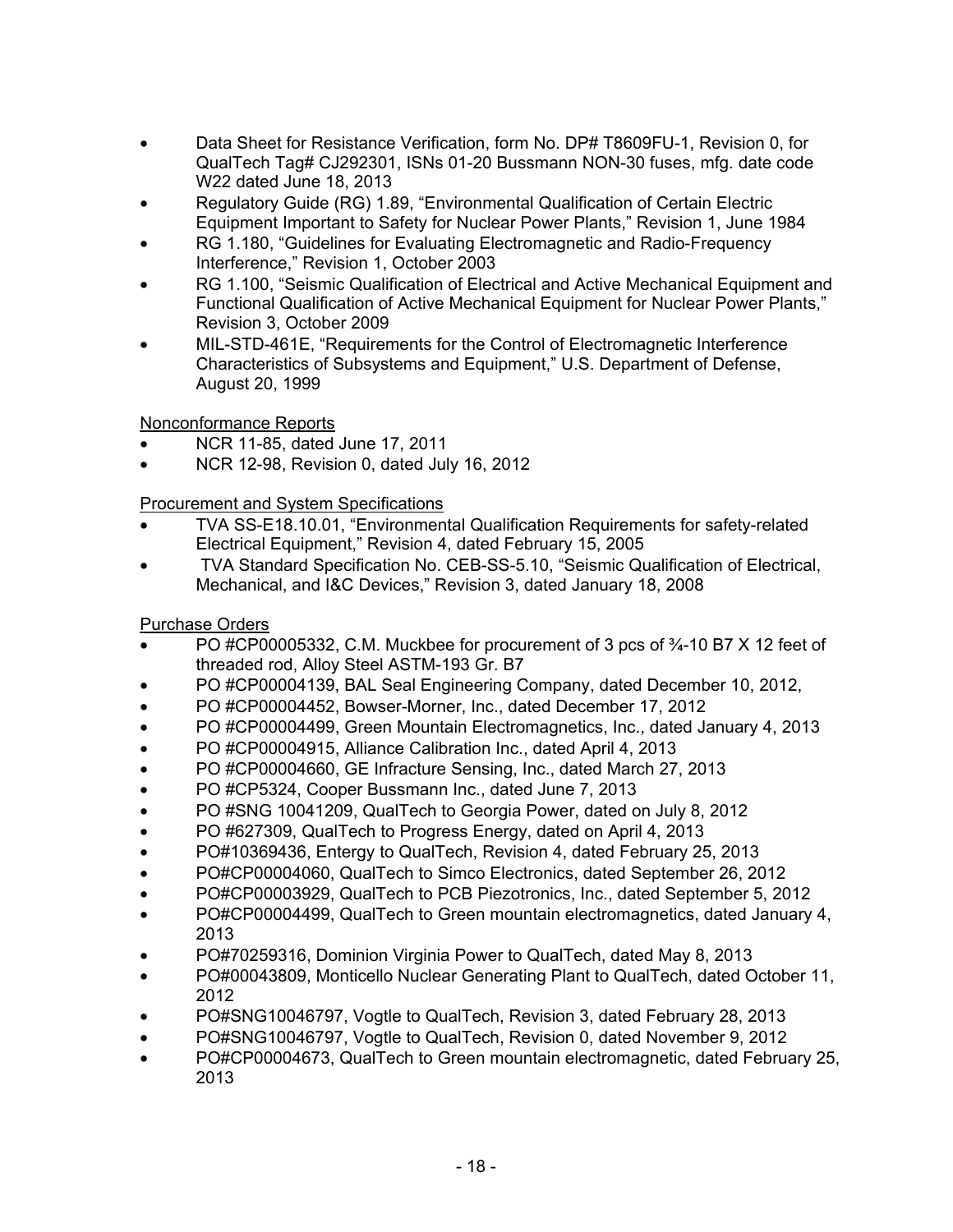Seismic Qualification and Test Reports

- S1309.0, "Seismic Test Report for a Globe Motors Tubeaxial Cooling Fan", Revision 0, March 1, 2013
- S1129, "Seismic Test Report for a Honeywell Temperature controller, Potter & Brumfield Relay, Ashcroft Pressure Gauges, Westinghouse Relay, General Electric Relay, QualTech NP Custom Panel and Kerry Co. Actuator", Revision 0, December 22, 2011
- S1128.1, "Seismic Test Report for a Mechatronics Axial Cooling Fan", Revision 0, June 19, 2013
- S1216.1, "Seismic Test Report for a QualTech NP Dual Relief Valve and Ramfan Corp./Euramco Safety Inc." Revision 0, September 21, 2012
- Q1126.0, "Seismic Qualification Report for National Cabinet Lock Door Handle/Center Latch", Revision 0, June 24, 2011
- Q1128.0, "Seismic Qualification Test Report for AP1000 DRCS Cabinet", Revision 0, December 19, 2011
- Q1208.0, "Seismic Test Report for a York(ASCO) Solenoid Valve", Revision 0, March 22, 2012
- Test Sample Set-up/Mounting Log Sheet(Test Sample #: S1128-21-01-01, S1216- 03-01-01)
- 25402-011-V1A-ECM1-01868-002, Seismic Test Report for Cutler Hammer/Eaton Indicating Light, Revision 1, dated September 22, 2011

Supplier Audits, Surveys, and Surveillances

- Audit report of Bowser-Morner, Inc., dated March 12, 2013, approving it for supplier of laboratory testing on safety-related samples supplied by QualTech in accordance with ASME NQA-1 requirements
- Audit report of Green Mountain Electromagnetics, Inc., (GME), dated May 14, 2012, approving it as a supplier of Electromagnetic Testing- EMI/RFI testing services to QualTech supplied test samples in accordance with QualTech test procedures
- NIAC Audit report # 17105 of Exelon PowerLabs, LLC, PA, dated January 17 & 18, 2012 performed by NIAC member Steam Generating Team Ltd, review and acceptance by QualTech, approving Exelon PowerLabs as a supplier of laboratory and calibration services of safety-related components and equipment supplied by QualTech
- Commercial Grade Survey report of BAL-Seal Engineering, Inc., dated November 14, 2012, approving BAL-Seal Engineering Inc., for procurement of BAL Seal flange seals in accordance with QualTech dedication plan
- Commercial Grade Survey of ACS-Amistco (AMACS), TX dated February 16, 2012 approving it as a supplier of commercial grade knitted mesh mist eliminators and associated products design and fabricated in accordance with QualTech dedication plan, with the exception QualTech to perform weld inspection upon receipt
- Commercial Grade Survey report of GE Sensing, MA, dated March 13, 2013 approving it as a supplier of commercial calibration services to calibrate moisture probes and transmitters within the scope of its NVLAP accreditation certificate
- Surveillance report of York /Johnson Controls, dated May 16, 2012 for witness of special fabrication and functional qualification test activities of York Temperature Compressor, P/N RS-124A at Johnson Controls NY facility for QualTech dedication file # CJ1000-1 for Luminant Generation Company PO S07230288632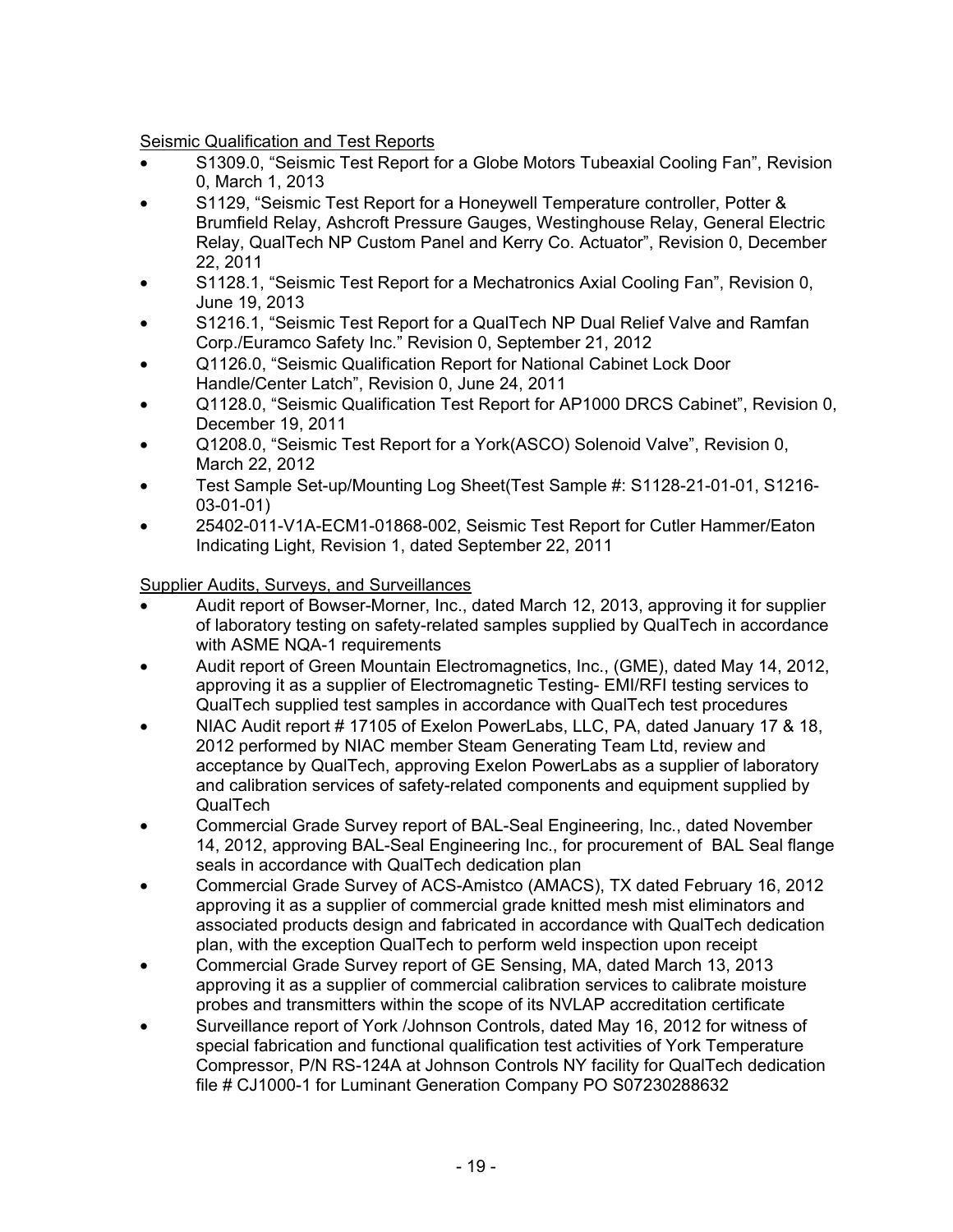• Supplier Evaluation report of Alliance Calibration Inc., WI, dated May 22, 2013 approving it as a supplier of commercial calibration services of ACME thread plugs and rings within the range specified by QualTech PO and within scope of Alliance Calibration, Inc., A2LA accreditation certificate

Test Procedures and Reports

- Q1124.0, Environmental Qualification Test Procedure for ATC Timing Relay, Revision 1, dated February 23, 2012
- Q1309.0, Electromagnetic Compatibility Test Procedure for an ABB 27N Undervoltage Relay, Revision 1, dated March 8, 2013
- Q1244.0, EMI/RFI Test Procedure for Honeywell Thermostat, Revision 0, dated October 29. 2012
- QP 1251.0, Electromagnetic compatibility test procedure for an allen-bradley 700- RTC02200U1 timing relay, Revision 1, dated February 22, 2013
- Q1304.1, Electromagnetic compatibility test procedure for a trane model no. PRGCA011BG0A/MOD purge unit, Revision 1
- Q1124.0, Environmental Qualification Test Report for ATC Timing Relay, Revision 0, dated October 9, 2012
- Q1309.0, Electromagnetic Compatibility Test Report for an ABB 27N Undervoltage Relay, Revision 0, dated March 25, 2013
- Q1244.0, EMI/RFI and Fault/Failure Mode Test Report for Honeywell part no.T775b2040 Digital Thermostat, Revision 1, dated January 21, 2013
- Q1251.0, Electromagnetic compatibility test report for an allen-bradley timing relay p/n: 700-RTC02200U1, Revision 0, dated March 11, 2013
- TP-Q1251.0, "Electromagnetic Compatibility Test Procedure for an Allen-Bradley 700-RTC02200U1 Timing Relay," Revision 1, dated February 22, 2013
- SQTS-01-GSQTP, " Generic Seismic Qualification Technical Procedure", Revision 8, May 10, 2012
- Trentec-GSQTP, "Generic Seismic Qualification Technical Procedure", Revision 6, September 22, 2005
- Q1317.0, "Seismic Qualification Test Procedure for Dresden Nuclear Power Station Valve Assembly" , Revision 2, June 18, 2013
- S1128.0, "Seismic Qualification Test Procedure for Multiple Items(ASCO Solenoid Valves, Mechatronics Axial Cooling Fan)", Revision1, October 13, 2011
- SEISMIC-001, "Dedication Plan for PROSIG Data Acquisition and Shock Analysis System", Revision 0, May 30, 2013
- Q1235.0, Environmental Qualification Report for Measurement Technologies Current Transducer P/N : A-1-0-1, Revision 1 dated March 21, 2013
- Q1251.0, Electromagnetic compatibility test report for an allen-bradley timing relay P/N : 700-RTC02200U1, Revision 0, dated March 11, 2013
- Q1309.0, Electromagnetic Compatibility Test Report for an ABB 27N Under-Voltage Relay, Revision 0, dated March 25, 2013

# **5. ACRONYMS USED:**

- ASME American Society of Mechanical Engineers
- CEVB Construction Electrical Vendor Branch
- CFR *Code of Federal Regulations*
- CGD commercial grade dedication